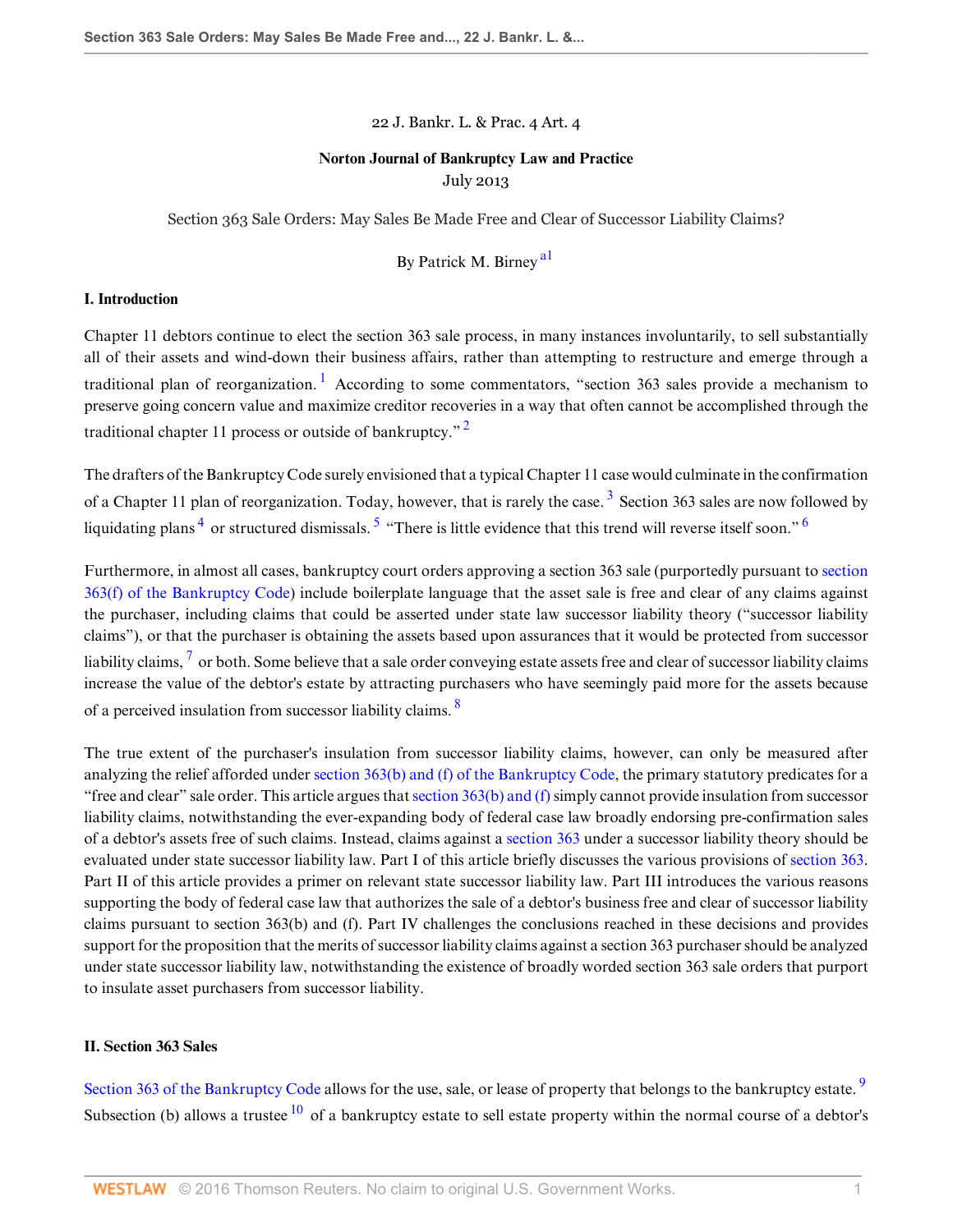<span id="page-1-0"></span>business without prior notice or hearing by a bankruptcy court, while subsection (c) allows the trustee to sell estate property out00000side the normal course of a debtor's business with prior notice to and a hearing before the bankruptcy court.  $\frac{11}{11}$  $\frac{11}{11}$  $\frac{11}{11}$  In turn, subsection (f) of [section 363](http://www.westlaw.com/Link/Document/FullText?findType=L&pubNum=1000546&cite=11USCAS363&originatingDoc=Id995dd93f9da11e28578f7ccc38dcbee&refType=LQ&originationContext=document&vr=3.0&rs=cblt1.0&transitionType=DocumentItem&contextData=(sc.Search)) makes plain that the property may be sold unencumbered by interests held by others under certain listed conditions.<sup>[12](#page-9-4)</sup>

<span id="page-1-2"></span><span id="page-1-1"></span>Subsection (e) of [section 363](http://www.westlaw.com/Link/Document/FullText?findType=L&pubNum=1000546&cite=11USCAS363&originatingDoc=Id995dd93f9da11e28578f7ccc38dcbee&refType=LQ&originationContext=document&vr=3.0&rs=cblt1.0&transitionType=DocumentItem&contextData=(sc.Search)) provides that "on request of an entity that has an *interest in property* ... proposed to be ... sold ... by the trustee, the court, with or without a hearing, shall prohibit or condition such ... sale ... as is necessary to provide adequate protection of such interest."<sup>[13](#page-9-5)</sup>

<span id="page-1-5"></span><span id="page-1-4"></span><span id="page-1-3"></span>Thus, [section 363](http://www.westlaw.com/Link/Document/FullText?findType=L&pubNum=1000546&cite=11USCAS363&originatingDoc=Id995dd93f9da11e28578f7ccc38dcbee&refType=LQ&originationContext=document&vr=3.0&rs=cblt1.0&transitionType=DocumentItem&contextData=(sc.Search)) provides means to sell estate assets without the need to confirm a Chapter 11 plan. <sup>[14](#page-9-6)</sup> In a [section 363](http://www.westlaw.com/Link/Document/FullText?findType=L&pubNum=1000546&cite=11USCAS363&originatingDoc=Id995dd93f9da11e28578f7ccc38dcbee&refType=LQ&originationContext=document&vr=3.0&rs=cblt1.0&transitionType=DocumentItem&contextData=(sc.Search)) sale, "assets are typically burnished (or 'cleansed') because they are sold free and clear of [interests in property]." <sup>[15](#page-9-7)</sup> A free and clear order maximizes estate value, presumably, because it "allows the buyer to acquire [the assets] without fear that an estate creditor can enforce its claim against those assets."  $\frac{16}{16}$  $\frac{16}{16}$  $\frac{16}{16}$ 

## **III. Successor Liability Theories**

Section  $363(f)$  sale orders routinely contain provisions providing that the [section 363](http://www.westlaw.com/Link/Document/FullText?findType=L&pubNum=1000546&cite=11USCAS363&originatingDoc=Id995dd93f9da11e28578f7ccc38dcbee&refType=LQ&originationContext=document&vr=3.0&rs=cblt1.0&transitionType=DocumentItem&contextData=(sc.Search)) purchaser is acquiring the assets free and clear of claims, including claims that could be asserted under state successor liability law. This section provides a brief primer on state successor liability law.

<span id="page-1-7"></span><span id="page-1-6"></span>As an initial premise, it is generally accepted that a purchaser of corporate assets does not assume any debts or liabilities of the corporation it has purchased.  $17$  State law determines those circumstances where an exception applies to this general rule and an asset purchaser is deemed to have assumed the debts or liabilities of the seller. <sup>[18](#page-9-10)</sup> Under state common law, there are four exceptions to the general prohibition against successor liability: (1) where the purchaser expressly or impliedly agrees to assume such debts or other liabilities; (2) where the transaction amounts to a consolidation or merger of the seller and purchaser; (3) where the purchasing corporation is merely a continuation of the selling corporation; or (4) where the transaction is entered into fraudulently in order to escape liability for such debts.  $19$ 

<span id="page-1-9"></span><span id="page-1-8"></span>In addition to these four exceptions to the general rule that an asset purchaser does not assume the liabilities of an asset seller, some states have also adopted the rule of product line successor liability. Under this theory, "a purchaser of substantially all assets of a firm assumes, with some limitations, the obligation for product liability claims arising from the selling firm's presale activities. Liability is transferred irrespective of any clauses to the contrary in the asset purchase agreement." <sup>[20](#page-9-12)</sup> The policy underlying the product line exception is based upon a "premise that a person who is injured by a defective product should be able to bring a product liability action against a company which purchases the assets of an unrelated company and then continues manufacturing and distributing essentially the same product using the predecessor's assets, equipment, intellectual property and goodwill.<sup>"[21](#page-9-13)</sup>

# <span id="page-1-11"></span><span id="page-1-10"></span>**IV. Successor Liability Claims as "Interests" in Property**

<span id="page-1-14"></span><span id="page-1-13"></span><span id="page-1-12"></span>Property that is sold pursuant to a [section 363](http://www.westlaw.com/Link/Document/FullText?findType=L&pubNum=1000546&cite=11USCAS363&originatingDoc=Id995dd93f9da11e28578f7ccc38dcbee&refType=LQ&originationContext=document&vr=3.0&rs=cblt1.0&transitionType=DocumentItem&contextData=(sc.Search)) sale order is sold "free and clear of any interest in such property."<sup>[22](#page-9-14)</sup> "Interest in property" is not defined within the Bankruptcy Code and for the most part, courts have been unable to construct a precise definition of the term. <sup>[23](#page-9-15)</sup> "But the Code itself does not suggest that 'interest' should be understood in a special or narrow sense; on the contrary, the use of the term 'any' counsels in favor of a broad definition." <sup>[24](#page-9-16)</sup> And while the term "any interest in property" should not be viewed without boundaries,  $^{25}$  $^{25}$  $^{25}$  Congress has historically utilized the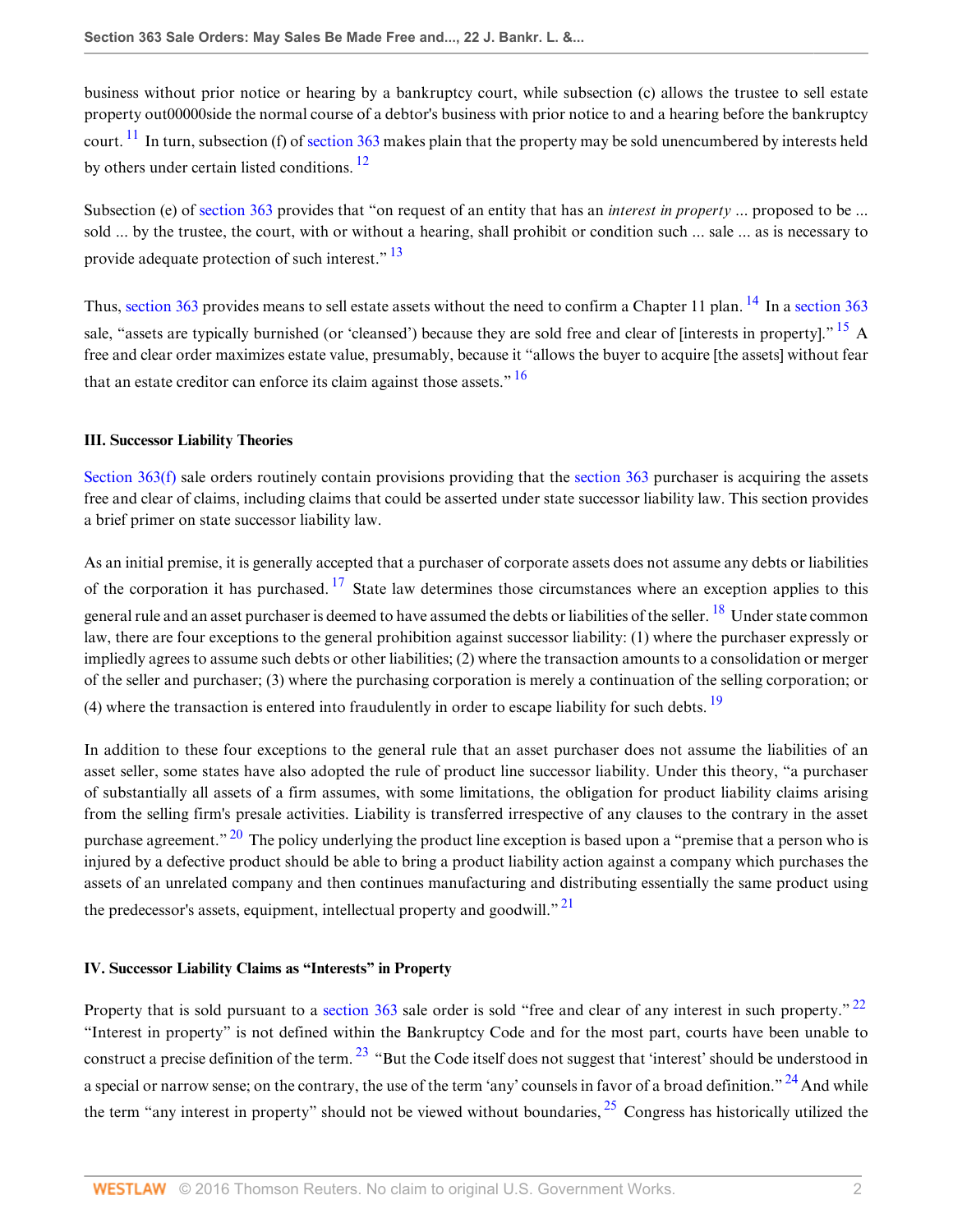term "interest" in legislation in order avoid "rigid and technical definitions drawn from other areas of the law..." [26](#page-10-0) *In re Leckie Smokeless Coal Co.* [27](#page-10-1) provides good instruction on this issue. In *Leckie*, the debtors sought declaratory relief that they could sell their assets free and clear of funding obligations arising under the Coal Industry Retiree Health Benefit Act of 1992 (the "Coal Act").  $^{28}$  $^{28}$  $^{28}$  The benefit plans argued that the bankruptcy court could not extinguish successor liabilities arising under the Coal Act.  $^{29}$  $^{29}$  $^{29}$  In determining that the debtors could sell their assets free and clear of funding obligations, the *Leckie* court first embraced an expansive view of the phrase "any interest in property":

<span id="page-2-3"></span><span id="page-2-2"></span><span id="page-2-1"></span><span id="page-2-0"></span>[W]hile the plain meaning of the phrase "interest in such property" suggests that not all general rights to payment are encompassed by the statute, Congress did not expressly indicate that, by employing such language, it intended to limit the scope of [section]  $363(f)$  to in rem interests, strictly defined, and

<span id="page-2-5"></span><span id="page-2-4"></span>we decline to adopt such a restricted reading of the statute here.  $30$ 

In turn, the *Leckie* court concluded that because the [section 363](http://www.westlaw.com/Link/Document/FullText?findType=L&pubNum=1000546&cite=11USCAS363&originatingDoc=Id995dd93f9da11e28578f7ccc38dcbee&refType=LQ&originationContext=document&vr=3.0&rs=cblt1.0&transitionType=DocumentItem&contextData=(sc.Search)) assets were to be used in coal mining operations, the benefit plans' entitlement to payment for the debtors' Coal Act obligations created an "interest in property" within the meaning of section  $363(f)$ :  $31$ 

[I]f Appellees had never elected to put their assets to use in the coal-mining industry, and had taken up business in an altogether different area, the Plan and Fund would have no right to seek premium payments from them. Because there is therefore a relationship between (1) the Fund's and Plan's rights to demand premium payments from Appellees and (2) the use to which Appellees put their assets, we find that the Fund and Plan have interests in those assets within the meaning of  $\left[\S\right]$  363(f). <sup>[32](#page-10-6)</sup>

<span id="page-2-7"></span><span id="page-2-6"></span>"Thus, *Leckie* seems to suggest that the term 'any interest' is intended to refer to obligations that are connected to, or arise from, the property being sold."  $33$ 

<span id="page-2-10"></span><span id="page-2-9"></span><span id="page-2-8"></span>In an oft-cited decision on the interpretation of "interest in property," the Third Circuit in *In re Trans World Airlines* [34](#page-10-8) similarly construed the term broadly. The *TWA* court concluded that the rights of employees to travel-related benefits received in settlement of a sex discrimination lawsuit constituted "interests in property." <sup>[35](#page-10-9)</sup> This decision was based upon the belief that "any interest" should include interests "that could potentially travel with the property being sold." [36](#page-10-10) Thus, the TWA Court concluded that "[t]he trend seems to be toward a more expansive reading of 'interests in property' which encompasses other obligations that may flow from ownership of the property."  $\frac{37}{27}$  $\frac{37}{27}$  $\frac{37}{27}$ 

<span id="page-2-16"></span><span id="page-2-15"></span><span id="page-2-14"></span><span id="page-2-13"></span><span id="page-2-12"></span><span id="page-2-11"></span>Cases that have squarely addressed whether successor liability claims are deemed "interests in property" under [section](http://www.westlaw.com/Link/Document/FullText?findType=L&pubNum=1000546&cite=11USCAS363&originatingDoc=Id995dd93f9da11e28578f7ccc38dcbee&refType=LQ&originationContext=document&vr=3.0&rs=cblt1.0&transitionType=DocumentItem&contextData=(sc.Search))  $363(f)$  have, in most instances, held in the affirmative.  $38$  That is, successor liability claims are a type of "interest" in property from which the property may be sold free and clear.  $39$  This approach diverged from early Bankruptcy Code cases that concluded that [section 363](http://www.westlaw.com/Link/Document/FullText?findType=L&pubNum=1000546&cite=11USCAS363&originatingDoc=Id995dd93f9da11e28578f7ccc38dcbee&refType=LQ&originationContext=document&vr=3.0&rs=cblt1.0&transitionType=DocumentItem&contextData=(sc.Search)) could not be used to sell assets free and clear of tort claims, including successor liability tort claims, because tort claimants did not have specific interests in debtor property. [40](#page-10-14) Nevertheless, in later cases, courts<sup>[41](#page-10-15)</sup> have linked their power under [section 363\(f\) of the Bankruptcy Code](http://www.westlaw.com/Link/Document/FullText?findType=L&pubNum=1000546&cite=11USCAS363&originatingDoc=Id995dd93f9da11e28578f7ccc38dcbee&refType=LQ&originationContext=document&vr=3.0&rs=cblt1.0&transitionType=DocumentItem&contextData=(sc.Search)) (which does not use the term "claims") to authorize sales of assets "free and clear" of successor liability claims to their power under [section 1141\(c\)](http://www.westlaw.com/Link/Document/FullText?findType=L&pubNum=1000546&cite=11USCAS1141&originatingDoc=Id995dd93f9da11e28578f7ccc38dcbee&refType=LQ&originationContext=document&vr=3.0&rs=cblt1.0&transitionType=DocumentItem&contextData=(sc.Search)) [of the Bankruptcy Code,](http://www.westlaw.com/Link/Document/FullText?findType=L&pubNum=1000546&cite=11USCAS1141&originatingDoc=Id995dd93f9da11e28578f7ccc38dcbee&refType=LQ&originationContext=document&vr=3.0&rs=cblt1.0&transitionType=DocumentItem&contextData=(sc.Search)) which provides that after confirmation of a plan of reorganization, the "property dealt with by the plan is free and clear of *all claims and interests* of creditors, equity security holders, and of general partners in the debtor  $\frac{1}{2}$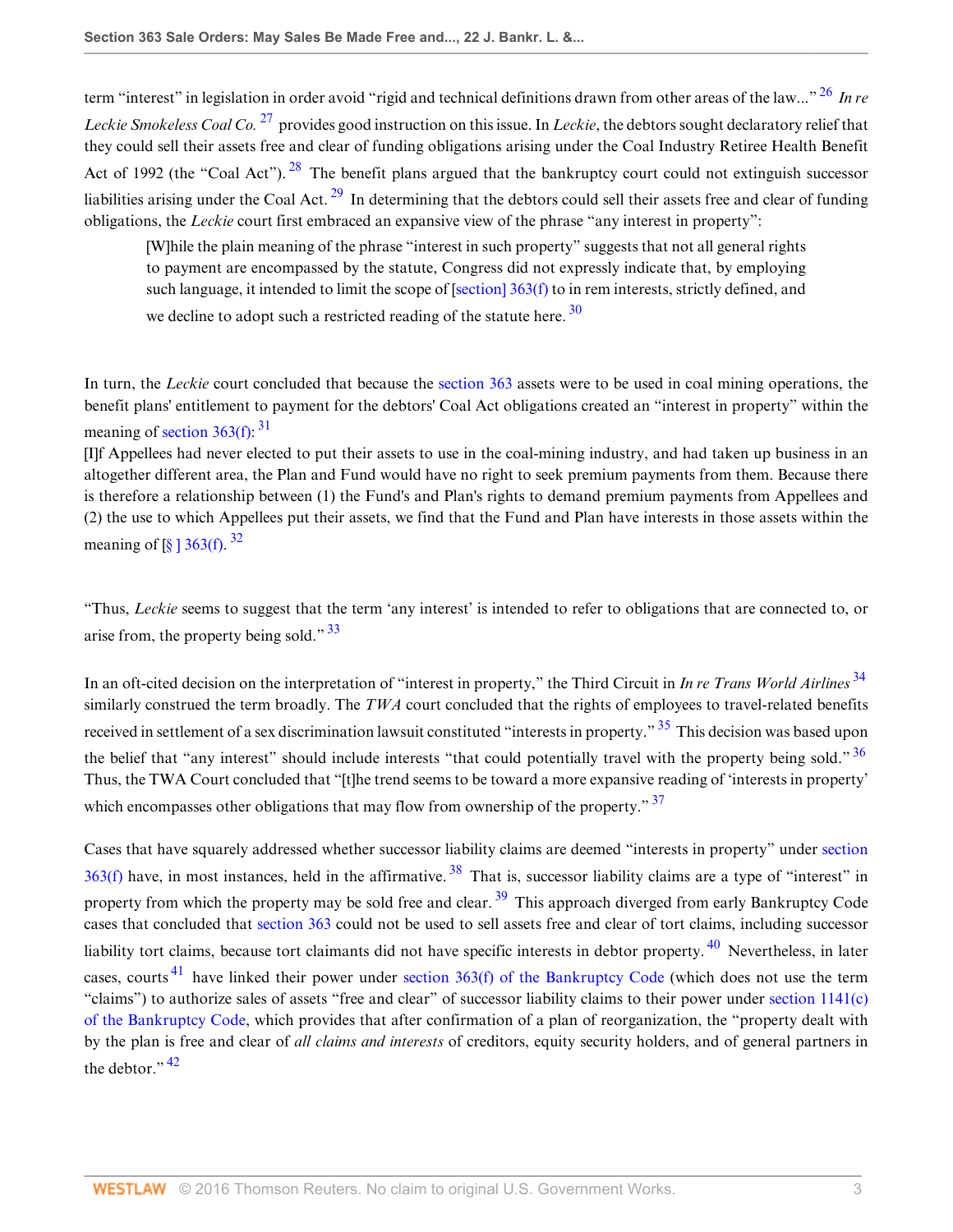<span id="page-3-1"></span><span id="page-3-0"></span>The Second Circuit's decision in *In re Chrysler* provides a good example of this reasoning. [43](#page-10-17) In *Chrysler*, the Second Circuit was called upon to review objections to the bankruptcy court's approval of a [section 363](http://www.westlaw.com/Link/Document/FullText?findType=L&pubNum=1000546&cite=11USCAS363&originatingDoc=Id995dd93f9da11e28578f7ccc38dcbee&refType=LQ&originationContext=document&vr=3.0&rs=cblt1.0&transitionType=DocumentItem&contextData=(sc.Search)) sale order. The sale order authorized the sale of the debtor's assets, while terminating the right to pursue claims against the [section 363](http://www.westlaw.com/Link/Document/FullText?findType=L&pubNum=1000546&cite=11USCAS363&originatingDoc=Id995dd93f9da11e28578f7ccc38dcbee&refType=LQ&originationContext=document&vr=3.0&rs=cblt1.0&transitionType=DocumentItem&contextData=(sc.Search)) asset purchaser "on any theory of successor or transferee liability[,] whether known or unknown as of the Closing, now existing or hereafter arising, asserted or unasserted, fixed or contingent, liquidated or unliquidated." <sup>[44](#page-10-18)</sup> Objectors to the sale argued that successor liability claims could not be extinguished because they were not "interests" in the debtor's property. Because Congress intentionally included the word "claims" in [section 1141\(c\),](http://www.westlaw.com/Link/Document/FullText?findType=L&pubNum=1000546&cite=11USCAS1141&originatingDoc=Id995dd93f9da11e28578f7ccc38dcbee&refType=LQ&originationContext=document&vr=3.0&rs=cblt1.0&transitionType=DocumentItem&contextData=(sc.Search)) and excluded the term from [§](http://www.westlaw.com/Link/Document/FullText?findType=L&pubNum=1000546&cite=11USCAS363&originatingDoc=Id995dd93f9da11e28578f7ccc38dcbee&refType=LQ&originationContext=document&vr=3.0&rs=cblt1.0&transitionType=DocumentItem&contextData=(sc.Search)) [363\(f\),](http://www.westlaw.com/Link/Document/FullText?findType=L&pubNum=1000546&cite=11USCAS363&originatingDoc=Id995dd93f9da11e28578f7ccc38dcbee&refType=LQ&originationContext=document&vr=3.0&rs=cblt1.0&transitionType=DocumentItem&contextData=(sc.Search)) the objectors argued, "it was willing to extinguish tort claims in the reorganization context, but unwilling to do so in the [§ 363](http://www.westlaw.com/Link/Document/FullText?findType=L&pubNum=1000546&cite=11USCAS363&originatingDoc=Id995dd93f9da11e28578f7ccc38dcbee&refType=LQ&originationContext=document&vr=3.0&rs=cblt1.0&transitionType=DocumentItem&contextData=(sc.Search)) sale context." [45](#page-10-19) According to the *Chrysler* objectors, the rationale for the different language was born from a belief that plan confirmation afforded successor liability claimants procedural rights that were not provided in a section  $363(b)$  sale.  $46$ 

<span id="page-3-6"></span><span id="page-3-5"></span><span id="page-3-4"></span><span id="page-3-3"></span><span id="page-3-2"></span>Although conceding that the language and structure of sections  $1141(c)$  and  $363(f)$  were quite different, <sup>[47](#page-10-21)</sup> the Second Circuit believed the ever-expanding role of [section 363](http://www.westlaw.com/Link/Document/FullText?findType=L&pubNum=1000546&cite=11USCAS363&originatingDoc=Id995dd93f9da11e28578f7ccc38dcbee&refType=LQ&originationContext=document&vr=3.0&rs=cblt1.0&transitionType=DocumentItem&contextData=(sc.Search)) in bankruptcy proceedings required it to "harmonize the application of [§ 1141\(c\)](http://www.westlaw.com/Link/Document/FullText?findType=L&pubNum=1000546&cite=11USCAS1141&originatingDoc=Id995dd93f9da11e28578f7ccc38dcbee&refType=LQ&originationContext=document&vr=3.0&rs=cblt1.0&transitionType=DocumentItem&contextData=(sc.Search)) and [§ 363\(f\)](http://www.westlaw.com/Link/Document/FullText?findType=L&pubNum=1000546&cite=11USCAS363&originatingDoc=Id995dd93f9da11e28578f7ccc38dcbee&refType=LQ&originationContext=document&vr=3.0&rs=cblt1.0&transitionType=DocumentItem&contextData=(sc.Search))<sup>", [48](#page-10-22)</sup> so as to incorporate successor liability claims into the definition of "interests in property", notwithstanding that the term "claim" was not contained in [section 363\(f\)](http://www.westlaw.com/Link/Document/FullText?findType=L&pubNum=1000546&cite=11USCAS363&originatingDoc=Id995dd93f9da11e28578f7ccc38dcbee&refType=LQ&originationContext=document&vr=3.0&rs=cblt1.0&transitionType=DocumentItem&contextData=(sc.Search)). <sup>[49](#page-11-0)</sup> Thus, if assets could be cleansed of successor liability claims pursuant to a confirmed plan of reorganization, as permitted under section  $1141(c)$ , they should likewise be cleansed in a 363 sale order.

<span id="page-3-7"></span>In turn, a primary rationale underlying this expansive interpretation of [section 363](http://www.westlaw.com/Link/Document/FullText?findType=L&pubNum=1000546&cite=11USCAS363&originatingDoc=Id995dd93f9da11e28578f7ccc38dcbee&refType=LQ&originationContext=document&vr=3.0&rs=cblt1.0&transitionType=DocumentItem&contextData=(sc.Search)) is premised on preserving the Bankruptcy Code's priority-of-distribution scheme: by allowing successor liability claimants to recover from [section 363](http://www.westlaw.com/Link/Document/FullText?findType=L&pubNum=1000546&cite=11USCAS363&originatingDoc=Id995dd93f9da11e28578f7ccc38dcbee&refType=LQ&originationContext=document&vr=3.0&rs=cblt1.0&transitionType=DocumentItem&contextData=(sc.Search)) purchasers--instead of limiting the right of a successor liability claimant to obtain a distribution on its claim from the debtor's estate--a low-priority, unsecured claimant "might upend the priorities of competing creditors." <sup>[50](#page-11-1)</sup> As noted in *Chrysler*: [51](#page-11-2)

<span id="page-3-8"></span>Appellants rights are grounded, at least in part, in the fact that Old Chrysler's very assets have been employed for automobile production purposes: if [the purchasers had] never elected to put their assets to use in the automobile industry, and had taken up business in an altogether different area [appellants] would have no right to seek damages [from the asset purchasers].

<span id="page-3-9"></span>To allow the claimants to assert successor liability claims against [the purchasers] while limiting the other creditors' recourse to the proceeds of the asset sale would be inconsistent with the Bankruptcy Code's priority scheme. <sup>[52](#page-11-3)</sup>

<span id="page-3-10"></span>Thus, this expansive interpretation of [section 363\(f\)](http://www.westlaw.com/Link/Document/FullText?findType=L&pubNum=1000546&cite=11USCAS363&originatingDoc=Id995dd93f9da11e28578f7ccc38dcbee&refType=LQ&originationContext=document&vr=3.0&rs=cblt1.0&transitionType=DocumentItem&contextData=(sc.Search)), arguably, preserves the "priority scheme of the Bankruptcy Code and the principle of equity of distribution by preventing a plaintiff from asserting *in personam* successor liability against the [purchaser] while leaving other creditors to satisfy their claims from the proceeds of the asset sale."  $53$ 

An additional rationale supporting this generous interpretation of [section 363](http://www.westlaw.com/Link/Document/FullText?findType=L&pubNum=1000546&cite=11USCAS363&originatingDoc=Id995dd93f9da11e28578f7ccc38dcbee&refType=LQ&originationContext=document&vr=3.0&rs=cblt1.0&transitionType=DocumentItem&contextData=(sc.Search)) is that by enabling the s0ale of debtor assets to be free and clear of successor liability claims, the debtor encourages more bidding on the assets, and, presumably, obtains a higher sale price for them, "thereby maximizing the value of the estate and maximizing potential recovery to creditors." [54](#page-11-5)

<span id="page-3-13"></span><span id="page-3-12"></span><span id="page-3-11"></span>The preceding rationale was one of the bases for the Seventh Circuit in *Teed vs. Thomas & Betts Power Solutions, L.L.C.*<sup>[55](#page-11-6)</sup> to conclude in dicta that the framework for imposing successor liability on an asset purchaser should be different if the asset seller was insolvent. [56](#page-11-7) In *Teed,* Judge Posner noted that: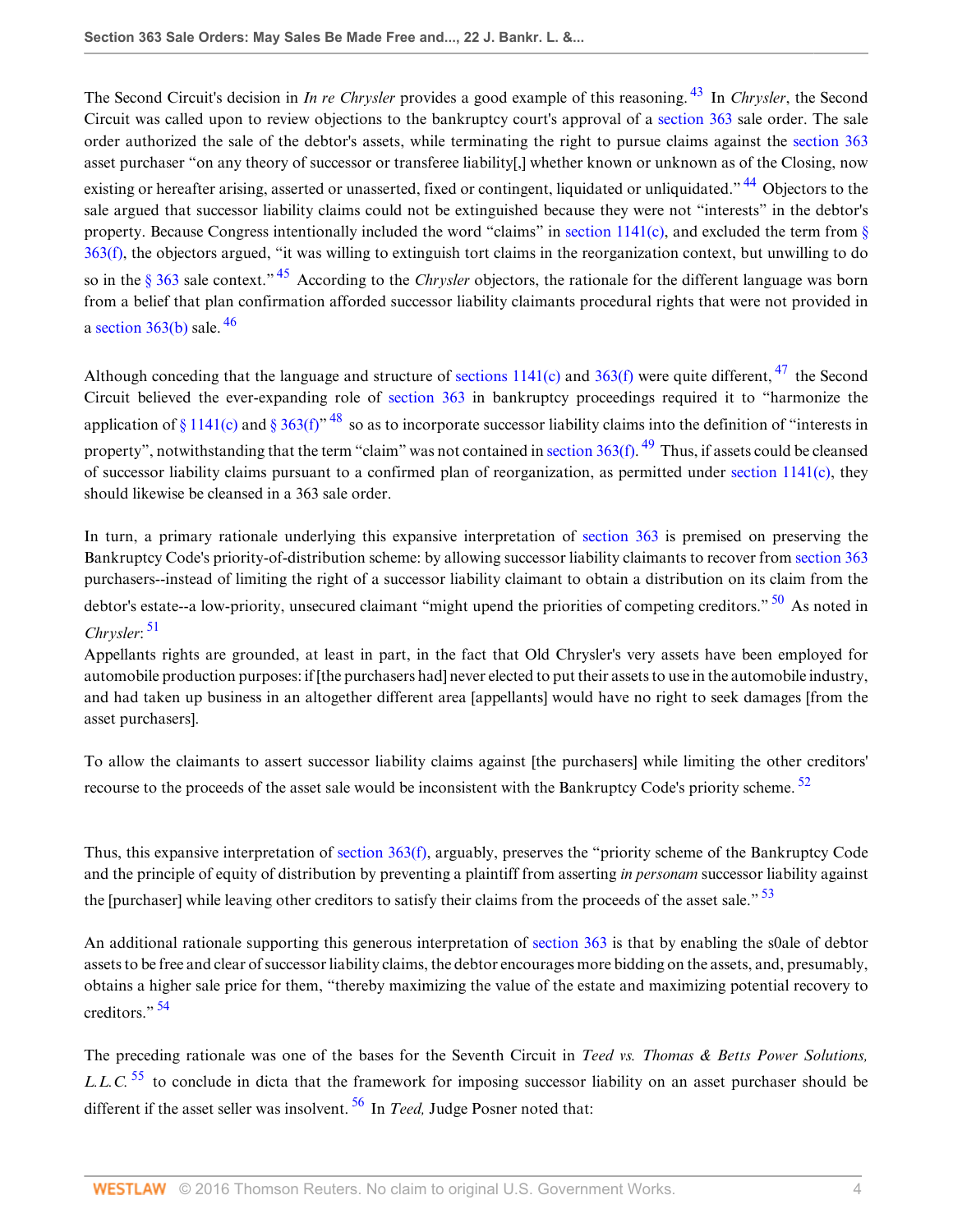<span id="page-4-1"></span><span id="page-4-0"></span>If [the debtor's assets were] sold as a going concern, a buyer subject to successor liability would not pay as much as it would if it didn't bear that liability. As a result the bank's secured claim would in effect become junior to the workers' unsecured claim by the amount by which that claim depressed the price that the successor would pay for [the seller's assets]. That is a good reason not to apply successor liability after an insolvent debtor's default, whether its assets were sold in bankruptcy or outside (by a receiver, for example, as in this case): to apply the doctrine in such a case might upend the priorities of competing creditors.<sup>[57](#page-11-8)</sup>

<span id="page-4-2"></span>Notably, Judge Posner's position in *Teed* is also based upon preserving bankruptcy priorities [58](#page-11-9) and implies that [section](http://www.westlaw.com/Link/Document/FullText?findType=L&pubNum=1000546&cite=11USCAS363&originatingDoc=Id995dd93f9da11e28578f7ccc38dcbee&refType=LQ&originationContext=document&vr=3.0&rs=cblt1.0&transitionType=DocumentItem&contextData=(sc.Search)) [363](http://www.westlaw.com/Link/Document/FullText?findType=L&pubNum=1000546&cite=11USCAS363&originatingDoc=Id995dd93f9da11e28578f7ccc38dcbee&refType=LQ&originationContext=document&vr=3.0&rs=cblt1.0&transitionType=DocumentItem&contextData=(sc.Search)) should preempt state successor liability laws. As discussed in Section V, C in this article, however, [section 363 of the](http://www.westlaw.com/Link/Document/FullText?findType=L&pubNum=1000546&cite=11USCAS363&originatingDoc=Id995dd93f9da11e28578f7ccc38dcbee&refType=LQ&originationContext=document&vr=3.0&rs=cblt1.0&transitionType=DocumentItem&contextData=(sc.Search)) [Bankruptcy Code](http://www.westlaw.com/Link/Document/FullText?findType=L&pubNum=1000546&cite=11USCAS363&originatingDoc=Id995dd93f9da11e28578f7ccc38dcbee&refType=LQ&originationContext=document&vr=3.0&rs=cblt1.0&transitionType=DocumentItem&contextData=(sc.Search)) does not preempt state successor liability laws because of the lack of a "clear and manifest purpose" of congress authorizing such preemption. [59](#page-11-10)

#### **V. Why Asset Purchasers Should Not Be Insulated From Successor Liability Claims**

#### *A. Successor Liability Claims are Not Interests in Property*

<span id="page-4-4"></span><span id="page-4-3"></span>The inclusion of language in a [section 363](http://www.westlaw.com/Link/Document/FullText?findType=L&pubNum=1000546&cite=11USCAS363&originatingDoc=Id995dd93f9da11e28578f7ccc38dcbee&refType=LQ&originationContext=document&vr=3.0&rs=cblt1.0&transitionType=DocumentItem&contextData=(sc.Search)) sale order that estate assets are "free and clear" of successor liability claims is routine. Yet, successor liability claimants are general unsecured creditors, who have no specific interest in the property that is being sold.  $^{60}$  $^{60}$  $^{60}$  It is important to note here that there is no nexus between a successor liability claimant and specific debtor property outside of bankruptcy, unless the successor liability claimant was to miraculously transform his in personam claim to an in rem claim against the debtor. <sup>[61](#page-11-12)</sup> Traditionally a transformation from an in personam claim to an in rem claim can arise from a consensual security agreement related to specifically identified property, or the filing of an attachment or lien following the successful prosecution of a civil action claim. <sup>[62](#page-11-13)</sup> Once this transformation occurs, it is widely accepted that the in rem claim is the type of interest that should be cleansed in a [section 363](http://www.westlaw.com/Link/Document/FullText?findType=L&pubNum=1000546&cite=11USCAS363&originatingDoc=Id995dd93f9da11e28578f7ccc38dcbee&refType=LQ&originationContext=document&vr=3.0&rs=cblt1.0&transitionType=DocumentItem&contextData=(sc.Search)) sale given the broad definition of "any interest in property" adopted by the courts. <sup>[63](#page-11-14)</sup> Such an interest is specifically quantified by the judgment and readily protected under [section 363\(e\).](http://www.westlaw.com/Link/Document/FullText?findType=L&pubNum=1000546&cite=11USCAS363&originatingDoc=Id995dd93f9da11e28578f7ccc38dcbee&refType=LQ&originationContext=document&vr=3.0&rs=cblt1.0&transitionType=DocumentItem&contextData=(sc.Search)) Obviously, a judgment based upon a successor liability claim is not one that can be assessed against debtor property in the first instance, however, and can only be levied against a successor's property based upon a judgment against the successor. A judgment against a successor does not constitute an interest in the debtor's property, and thus is not cleansed by [section 363\(f\)](http://www.westlaw.com/Link/Document/FullText?findType=L&pubNum=1000546&cite=11USCAS363&originatingDoc=Id995dd93f9da11e28578f7ccc38dcbee&refType=LQ&originationContext=document&vr=3.0&rs=cblt1.0&transitionType=DocumentItem&contextData=(sc.Search)) on a free and clear sale in the debtor's bankruptcy case.

The type of "interest in property" that is contemplated by the language of section  $363(f)$  is one that "clouds title."  $^{64}$  $^{64}$  $^{64}$ Interests that cloud title are "interests that raise questions that may *affect* the claim of title and pose problems in the future."  $65$  Suits to remove a "cloud on title" originated in the equity court of England:

<span id="page-4-10"></span><span id="page-4-9"></span><span id="page-4-8"></span><span id="page-4-7"></span><span id="page-4-6"></span><span id="page-4-5"></span>They were in the nature of bills quia timet, <sup>[66](#page-11-17)</sup> which allowed the plaintiff to institute suits when an action would not lie in a court of law. For instance, a plaintiff whose title to land was continually being subjected to litigation in the law courts could bring a suit to quiet title in a court of equity in order to obtain an adjudication on title and relief against further suits. Similarly, one who feared that an outstanding deed or other interest might cause a claim to be presented in the future could maintain a suit to remove a cloud on title. <sup>[67](#page-11-18)</sup>

Common examples of actions that "cloud title" include the filing of a UCC financing statement affecting personal property, or the filing of a lis pendens or lien affecting real property. A successor liability claim is an in personam claim,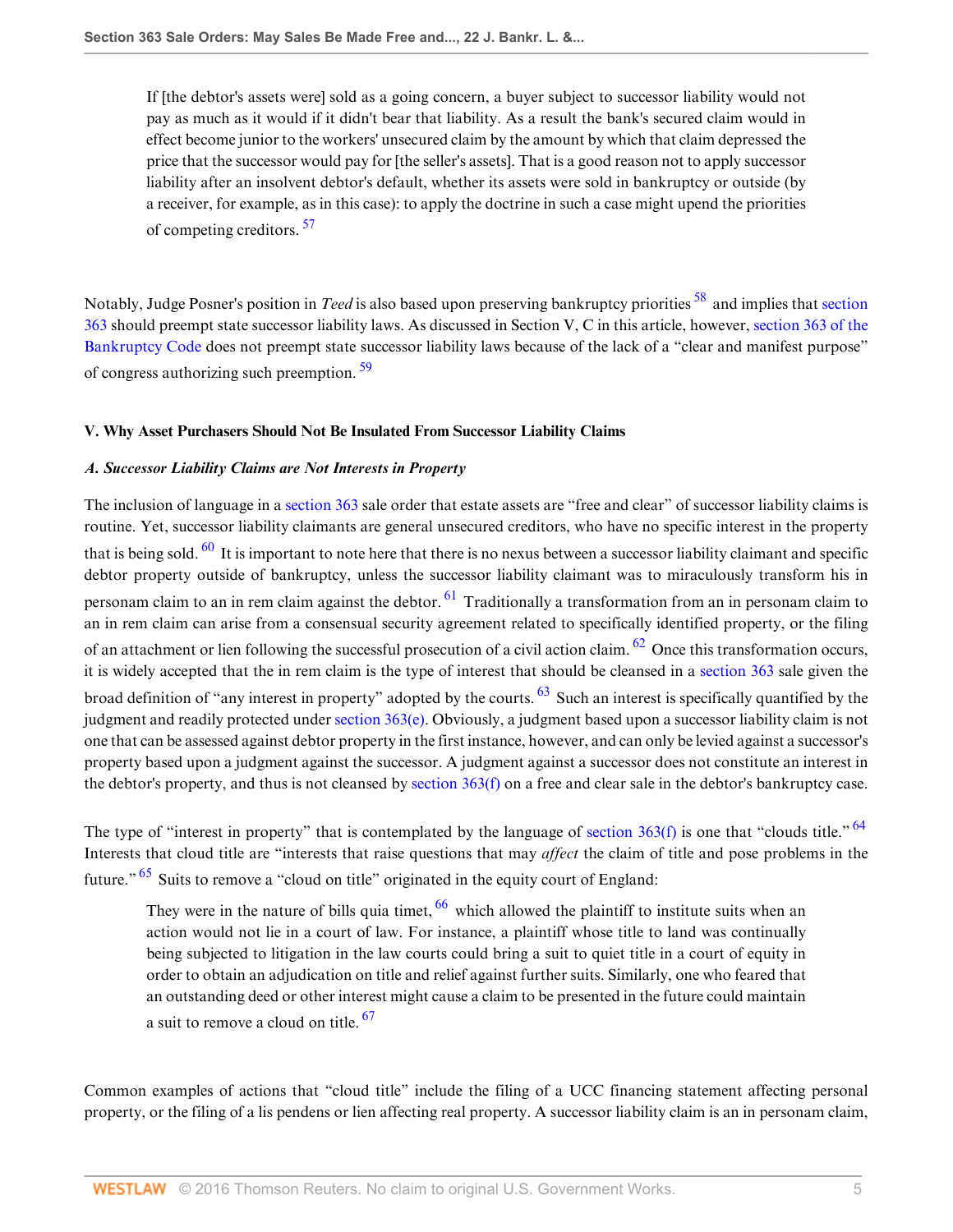<span id="page-5-0"></span>and an in personam claim, in and of itself, does not "cloud title." In turn, allowing claims that do not cloud title to be considered "interests in property" allow an unduly and improperly broad interpretation of [section 363\(f\)](http://www.westlaw.com/Link/Document/FullText?findType=L&pubNum=1000546&cite=11USCAS363&originatingDoc=Id995dd93f9da11e28578f7ccc38dcbee&refType=LQ&originationContext=document&vr=3.0&rs=cblt1.0&transitionType=DocumentItem&contextData=(sc.Search)). <sup>[68](#page-11-19)</sup>

<span id="page-5-1"></span>Accordingly, the case law cited above  $\frac{69}{2}$  $\frac{69}{2}$  $\frac{69}{2}$  that posits that an "interest" exists in debtor property so long as there is a nexus between a right to demand payment from successor and the successor's use of debtor property is simply too tenuous to insulate the asset purchaser from successor claims.

### *B. Releasing Asset Purchasers from Successor Liability Claims Is Tantamount to Unauthorized Third-Party Releases*

<span id="page-5-2"></span>Indeed, if a [section 363](http://www.westlaw.com/Link/Document/FullText?findType=L&pubNum=1000546&cite=11USCAS363&originatingDoc=Id995dd93f9da11e28578f7ccc38dcbee&refType=LQ&originationContext=document&vr=3.0&rs=cblt1.0&transitionType=DocumentItem&contextData=(sc.Search)) asset purchaser is truly insulated from successor liability claims as a result of a [section 363](http://www.westlaw.com/Link/Document/FullText?findType=L&pubNum=1000546&cite=11USCAS363&originatingDoc=Id995dd93f9da11e28578f7ccc38dcbee&refType=LQ&originationContext=document&vr=3.0&rs=cblt1.0&transitionType=DocumentItem&contextData=(sc.Search)) sale order, the in personam relief granted by the order is tantamount to a nondebtor release of the asset purchaser from the successor liability claim.  $\frac{70}{2}$  $\frac{70}{2}$  $\frac{70}{2}$ 

<span id="page-5-5"></span><span id="page-5-4"></span><span id="page-5-3"></span>Nondebtor releases, however, are permitted under the Bankruptcy Code only in very limited circumstances. For example, section 524(g) provides for a channeling injunction for asbestos-related claims for personal injury, wrongful death, or property damage. <sup>[71](#page-12-0)</sup> Some courts have also looked to the provisions of sections 105(a) and 1123(b)(6) to allow for nondebtor releases in the context of plan confirmation.  $^{72}$  $^{72}$  $^{72}$  In those circumscribed instances, courts have employed multipart tests to determine if a nondebtor release is appropriate  $^{73}$  $^{73}$  $^{73}$  and, so long as the test has been satisfied, authorized nondebtor releases.<sup>[74](#page-12-3)</sup> By no means, however, are nondebtor releases universally permitted in the context of plan confirmation. [75](#page-12-4)

<span id="page-5-9"></span><span id="page-5-8"></span><span id="page-5-7"></span><span id="page-5-6"></span>Indeed, The Ninth and Tenth Circuits have held that nondebtor releases are prohibited by the Code, except in the asbestos context. [76](#page-12-5) The Ninth Circuit in *In re Lowenschuss*, [77](#page-12-6) for example, concluded that a third-party release was contrary to the express language of section 524(e). "Section 524 does not ... provide for the release of third parties from liability ... This court has repeatedly held, without exception, that section 524(e) precludes bankruptcy courts from discharging the liabilities of non-debtors."<sup>[78](#page-12-7)</sup>

<span id="page-5-10"></span>In turn, Circuit Courts that have authorized third-party releases have done so sparingly. The Second Circuit's decision in *In re Metromedia Fiber Network, Inc.* [79](#page-12-8) is instructive on this point. In *Metromedia*, the court voiced great hesitancy in approving nondebtor releases. [80](#page-12-9) Nondebtor releases are "a device that lends itself to abuse" insofar as they operate "as a bankruptcy discharge arranged without a filing and without the safeguards of the Code." <sup>[81](#page-12-10)</sup> "No case has tolerated non-debtor releases absent the finding of circumstances that may be characterized as unique," and such releases have been appropriate only in the rarest of cases. <sup>[82](#page-12-11)</sup> The *Metromedia* court outlined the following factors that were to be satisfied before such a release would be granted:

<span id="page-5-16"></span><span id="page-5-15"></span><span id="page-5-14"></span><span id="page-5-13"></span><span id="page-5-12"></span><span id="page-5-11"></span>A nondebtor release in a plan of reorganization should not be approved absent the finding that truly unusual circumstances render the release terms important to success of the plan, including findings that the estate received substantial consideration ...; the enjoined claims were channeled to a settlement fund rather than extinguished ...; the enjoined claims would indirectly impact the debtor's reorganization by way of indemnity or contribution .... and the plan otherwise provided for the full payment of the enjoined claims  $\dots$  [or] the affected creditors consent[ed].  $83$ 

The Sixth Circuit in *In re Dow Corning Corp*., [84](#page-12-13) likewise, circumscribed the ability of bankruptcy courts to issue a thirdparty release, requiring the following factors to be satisfied before such a release could be given: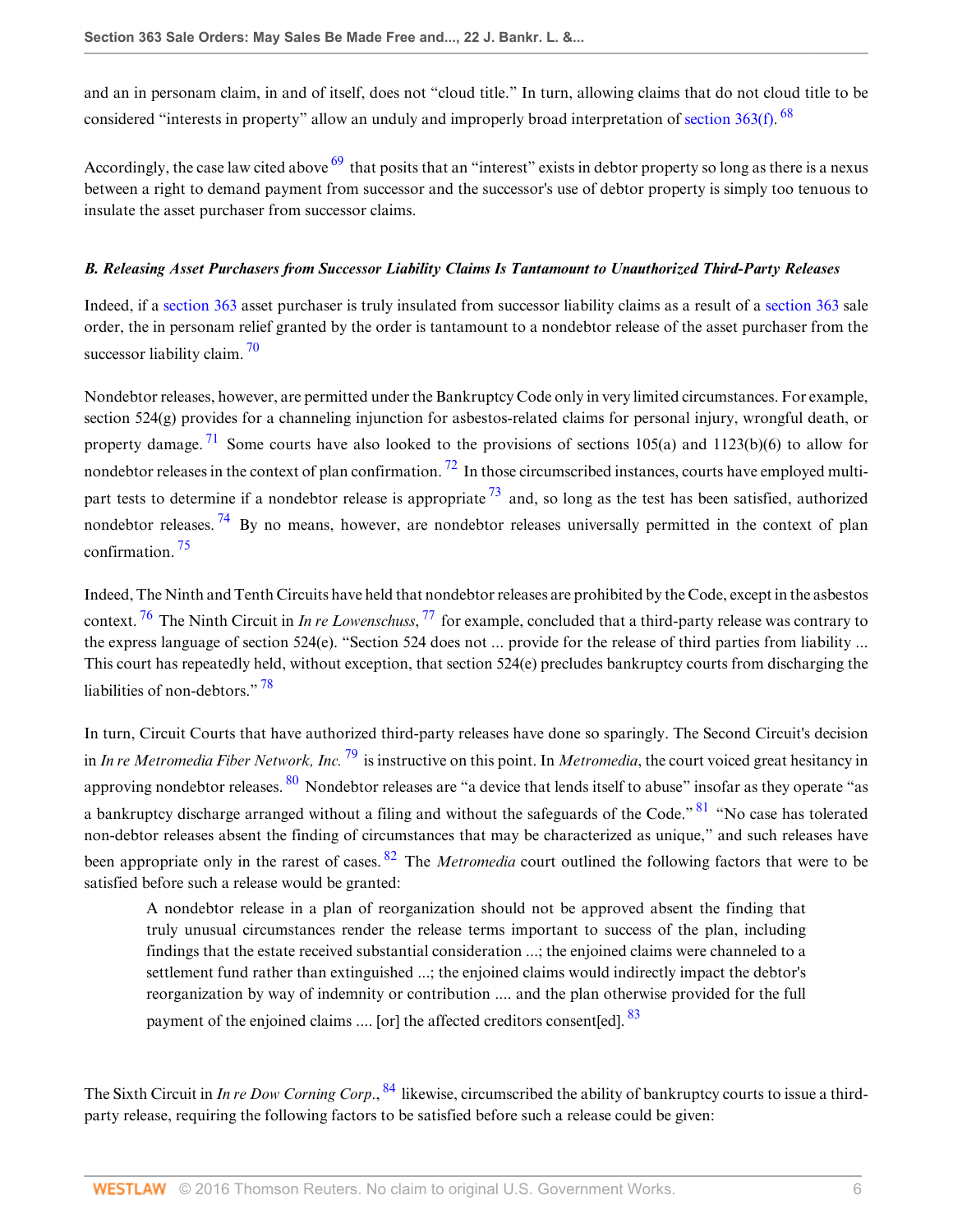(1) There is an identity of interests between the debtor and the third party, usually an indemnity relationship, such that a suit against the non-debtor is, in essence, a suit against the debtor or will deplete the assets of the estate; (2) The non-debtor has contributed substantial assets to the reorganization; (3) The injunction is essential to reorganization, namely the reorganization hinges on the debtor being free from indirect suits against parties who would have indemnity or contribution claims against the debtor; (4) The impacted class, or classes, has overwhelmingly voted to accept the plan; (5) The plan provides a mechanism to pay for all, or substantially all, of the class or classes affected by the injunction; (6) The plan provides an opportunity for those claimants who choose not to settle to recover in full and; (7) The bankruptcy court made a record of specific factual findings that support its conclusions. [85](#page-12-14)

<span id="page-6-0"></span>If third-party releases are permitted (if at all) only in limited circumstances and only in the context of a confirmed plan of reorganization, the Bankruptcy Code, and in particular [section 363,](http://www.westlaw.com/Link/Document/FullText?findType=L&pubNum=1000546&cite=11USCAS363&originatingDoc=Id995dd93f9da11e28578f7ccc38dcbee&refType=LQ&originationContext=document&vr=3.0&rs=cblt1.0&transitionType=DocumentItem&contextData=(sc.Search)) simply cannot authorize the insulation of an asset purchaser from successor liability claims.

#### *C. [Section 363](http://www.westlaw.com/Link/Document/FullText?findType=L&pubNum=1000546&cite=11USCAS363&originatingDoc=Id995dd93f9da11e28578f7ccc38dcbee&refType=LQ&originationContext=document&vr=3.0&rs=cblt1.0&transitionType=DocumentItem&contextData=(sc.Search)) Sale Orders Do Not Preempt State Successor Liability Law*

<span id="page-6-3"></span><span id="page-6-2"></span><span id="page-6-1"></span>There is no doubt that "courts have long recognized the exclusive authority of Congress and the federal courts to pass and enforce the bankruptcy laws." <sup>[86](#page-12-15)</sup> A fundamental element of our federalist system as preserved by the Tenth Amendment, however, is that the states do retain certain traditional sovereign powers that permit the regulation of matters relating to the Bankruptcy Code. In turn, courts should assess claims of preemption with the "starting presumption that Congress does not intend to supplant state law." <sup>[87](#page-12-16)</sup> Lacking a patently well-defined statement from Congress, courts should not presume that the Bankruptcy Code intended to tramp on state rights. <sup>[88](#page-12-17)</sup> Indeed, the presumption against preemption is particularly strong in the bankruptcy context.  $89$  The United States Supreme Court has noted that, absent a "clear and manifest" purpose to the contrary, "the Bankruptcy Code will be construed to adopt, rather than to displace... state law."<sup>[90](#page-13-2)</sup> Similarly, it has also noted that "[i]f Congress wishes to grant ... an extraordinary exemption from nonbankruptcy law, 'the intention would be clearly expressed."<sup>[91](#page-13-3)</sup>

<span id="page-6-7"></span><span id="page-6-6"></span><span id="page-6-5"></span><span id="page-6-4"></span>[Section 363](http://www.westlaw.com/Link/Document/FullText?findType=L&pubNum=1000546&cite=11USCAS363&originatingDoc=Id995dd93f9da11e28578f7ccc38dcbee&refType=LQ&originationContext=document&vr=3.0&rs=cblt1.0&transitionType=DocumentItem&contextData=(sc.Search)) does not contain an express Congressional mandate empowering bankruptcy courts to sell debtor assets free and clear of in personam claims, including successor liability claims. Instead, it is the courts that have interpreted [section](http://www.westlaw.com/Link/Document/FullText?findType=L&pubNum=1000546&cite=11USCAS363&originatingDoc=Id995dd93f9da11e28578f7ccc38dcbee&refType=LQ&originationContext=document&vr=3.0&rs=cblt1.0&transitionType=DocumentItem&contextData=(sc.Search)) [363](http://www.westlaw.com/Link/Document/FullText?findType=L&pubNum=1000546&cite=11USCAS363&originatingDoc=Id995dd93f9da11e28578f7ccc38dcbee&refType=LQ&originationContext=document&vr=3.0&rs=cblt1.0&transitionType=DocumentItem&contextData=(sc.Search)) broadly to permit the extinguishment of all claims said to arise from the property being sold, including successor liability claims. [92](#page-13-4) Absent express language in [section 363](http://www.westlaw.com/Link/Document/FullText?findType=L&pubNum=1000546&cite=11USCAS363&originatingDoc=Id995dd93f9da11e28578f7ccc38dcbee&refType=LQ&originationContext=document&vr=3.0&rs=cblt1.0&transitionType=DocumentItem&contextData=(sc.Search)) allowing assets to be sold free and clear of in personam claims, neither [section 363](http://www.westlaw.com/Link/Document/FullText?findType=L&pubNum=1000546&cite=11USCAS363&originatingDoc=Id995dd93f9da11e28578f7ccc38dcbee&refType=LQ&originationContext=document&vr=3.0&rs=cblt1.0&transitionType=DocumentItem&contextData=(sc.Search)), nor a sale order entered thereunder, can preempt state successor liability law.

#### *D. Successor Liability Claims are Born from the Conduct of the Asset Purchaser, and Not the Asset.*

State law successor liability is generally imposed due to the conduct and acts of the purchaser, and not from the assets being sold under a section  $363$  sale order.  $93$  As one commentator noted:

<span id="page-6-8"></span>For example, the successor liability doctrine of express or implied assumption of liability is rooted in the actions of the purchaser (agreeing or appearing to agree to assume liability). Similarly, when a de facto merger is found, or a mere continuation enterprise justifies imposing successor liability, it is the purchaser's postsale conduct (in continuing the business of substantially the same and manner) that gives rise to liability. The same is true for successor liability founded upon fraudulent transfer and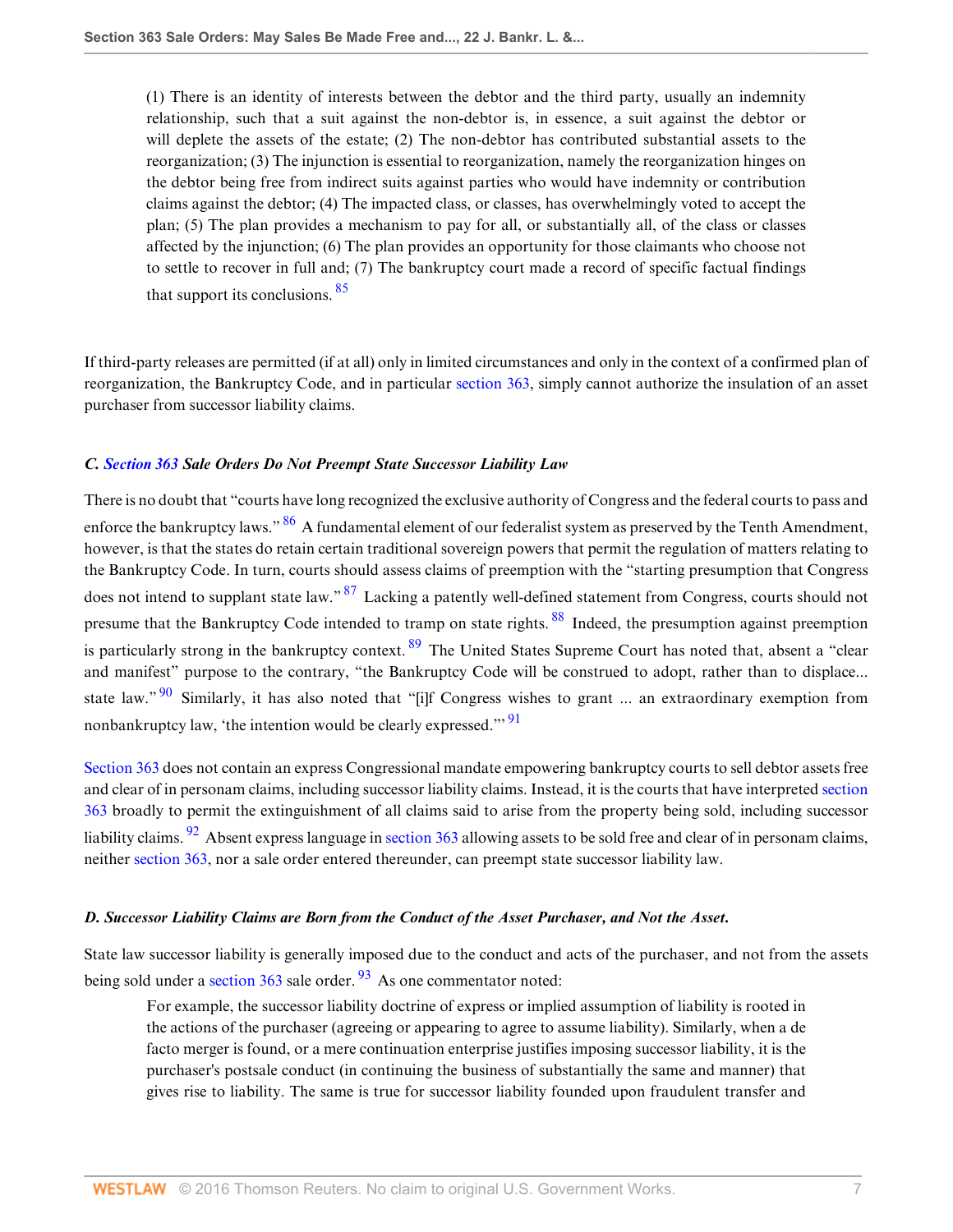<span id="page-7-0"></span>continued manufacture of a product line. All of these successor liability doctrines are grounded upon acts or implications from acts of the purchaser, not the property. <sup>[94](#page-13-6)</sup>

Because successor liability arises from the conduct of the asset purchaser, and not from the asset being sold, it follows that a [section 363](http://www.westlaw.com/Link/Document/FullText?findType=L&pubNum=1000546&cite=11USCAS363&originatingDoc=Id995dd93f9da11e28578f7ccc38dcbee&refType=LQ&originationContext=document&vr=3.0&rs=cblt1.0&transitionType=DocumentItem&contextData=(sc.Search)) sale order--which is intended to cleanse debtor assets as they are transferred to the asset purchaser- should not insulate the buyer from claims based on its own conduct or acts.

# *E. Decisional Law Interpreting Successor Liability in the Context of a UCC Article 9 Sale Further Supports the Conclusion that Asset Purchasers Should Not Be Insulated from Successor Liability*

<span id="page-7-2"></span><span id="page-7-1"></span>Judge Posner in *Teed* concluded in dicta that the imposition of successor liability on an asset purchaser should be analyzed differently in the context of an insolvent debtor.  $\frac{95}{1}$  $\frac{95}{1}$  $\frac{95}{1}$  In his view, imposing successor liability on those who purchased assets from insolvent buyers would deflate asset values and upend the priorities of competing creditors. <sup>[96](#page-13-8)</sup> Under a long line of well-reasoned cases, discussed below, however, an entity that purchases assets at an Article 9 foreclosure sale- which foreclosure sale generally arises in the context of a debtor's insolvency--is simply not insulated from successor liability claims. In turn, reliance on this decisional law provides a new approach to interpreting the meaning of [section](http://www.westlaw.com/Link/Document/FullText?findType=L&pubNum=1000546&cite=11USCAS363&originatingDoc=Id995dd93f9da11e28578f7ccc38dcbee&refType=LQ&originationContext=document&vr=3.0&rs=cblt1.0&transitionType=DocumentItem&contextData=(sc.Search)) [363\(f\)](http://www.westlaw.com/Link/Document/FullText?findType=L&pubNum=1000546&cite=11USCAS363&originatingDoc=Id995dd93f9da11e28578f7ccc38dcbee&refType=LQ&originationContext=document&vr=3.0&rs=cblt1.0&transitionType=DocumentItem&contextData=(sc.Search)) "interests."

In relevant part, [section 9-617\(a\) of the Uniform Commercial Code](http://www.westlaw.com/Link/Document/FullText?findType=L&pubNum=1002112&cite=ULUCCS9-617&originatingDoc=Id995dd93f9da11e28578f7ccc38dcbee&refType=LQ&originationContext=document&vr=3.0&rs=cblt1.0&transitionType=DocumentItem&contextData=(sc.Search)) provides that, "[a] secured party's disposition of collateral after default: (1) transfers to a transferee for value all of the debtor's rights in the collateral; (2) discharges the security interest under which the disposition is made; and (3) discharges any subordinate security interest or other subordinate lien." In turn, 9-617(b) provides that "[a] transferee that acts in good faith takes free of the rights and interests described in subsection (a)."  $\frac{97}{2}$  $\frac{97}{2}$  $\frac{97}{2}$ 

<span id="page-7-4"></span><span id="page-7-3"></span>Interpreting this provision, the U.S. District Court for the District of New Jersey in *Glynwed, Inc. v. Plastimatic, Inc*., [98](#page-13-10) concluded that a corporation that acquired assets via an Article 9 foreclosure sale remained legally responsible for a successor liability claim against the debtor.

<span id="page-7-5"></span>Nothing in the UCC supports [the successor's] argument that the [UCC foreclosure sale process] provides a safe harbor against successor liability claims. [The creditor] is not looking to enforce a lien on the assets that [the successor] purchased at the foreclosure sale, but is asserting a claim of successor liability. Contrary to [the successor's] assertions, this is a distinction with a difference. <sup>[99](#page-13-11)</sup>

<span id="page-7-7"></span><span id="page-7-6"></span>*Ed Peters Jewelry Co., Inc. v. C & J Jewelry Co., Inc.*, [100](#page-13-12) a case from the First Circuit, is instructive on this point. In *Ed Peters* a sales agent brought an action to recover sale commissions from the corporation that acquired a manufacturer's operating assets, asserting claims for successor liability, among others. The successor corporation acquired the assets at a foreclosure sale, which followed the debtor's default of its secured loan. After recounting the general rule that a corporation normally may acquire another corporation's assets without becoming liable for the divesting corporation's debts, the First Circuit concluded that two state law successor liability theories were implicated in the lawsuit. <sup>[101](#page-13-13)</sup> In turn, the *Ed Peters* court analyzed the impact the foreclosure sale had on insulating the successor corporation from the plaintiff's claims  $102$  and concluded that an "intervening foreclosure sale affords an acquiring corporation no automatic exemption from successor liability. $\frac{103}{103}$  $\frac{103}{103}$  $\frac{103}{103}$ 

<span id="page-7-10"></span><span id="page-7-9"></span><span id="page-7-8"></span>Likewise, in *EEOC v. SWP, Inc.*, <sup>[104](#page-13-16)</sup> the U.S. District Court for the Northern District of Indiana stated that "[t]he mere fact that the transfer of assets involved foreclosure on a security interest will not insulate a successor corporation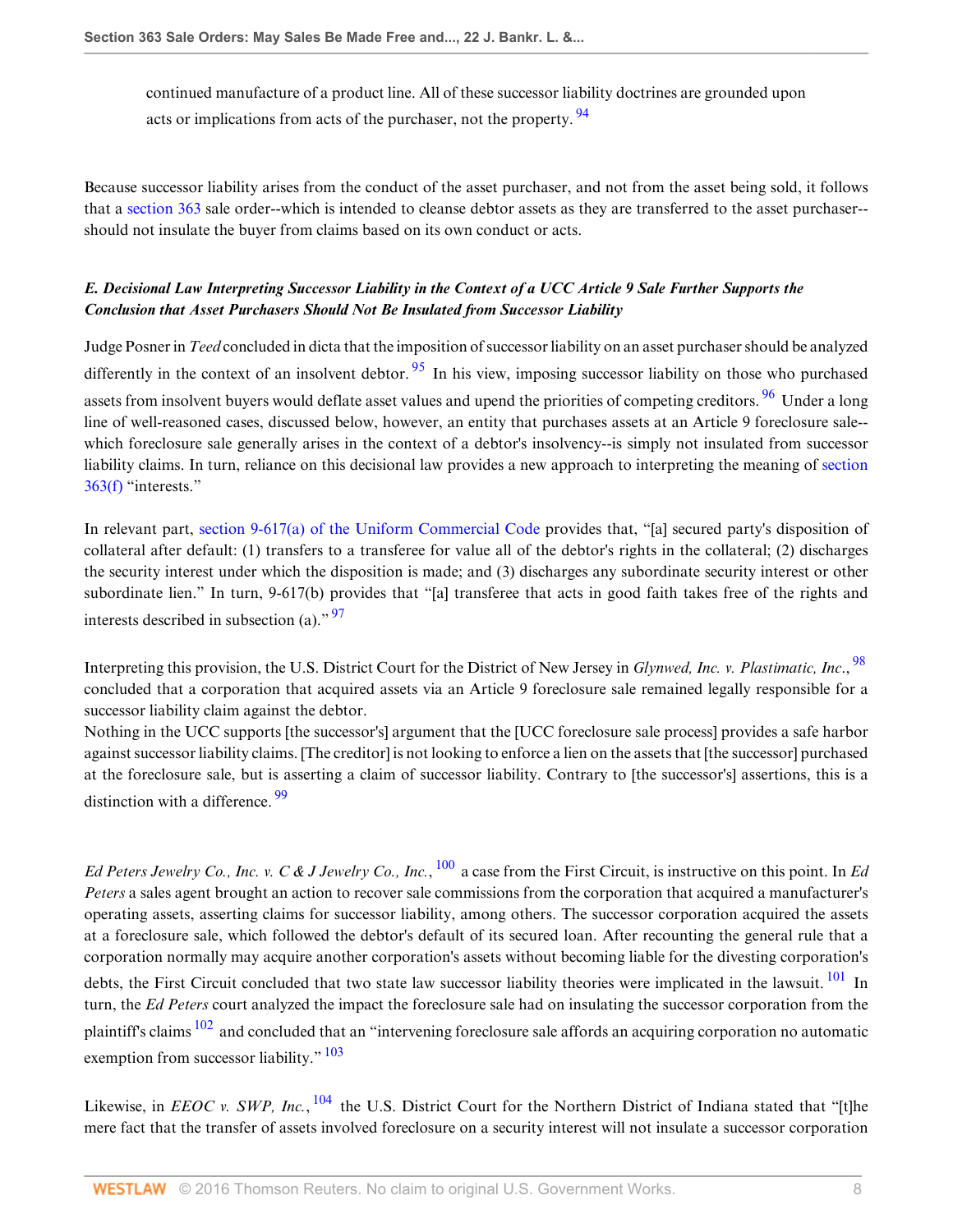<span id="page-8-8"></span><span id="page-8-7"></span>from liability where [state law successor liability would otherwise impose liability]." [105](#page-13-17) "While *SWP* involved a claim of successor liability in an employment discrimination context rather than a commercial law context, it accurately reflects the general rule that an intervening disposition of collateral under the UCC does not preclude successor liability." <sup>[106](#page-13-18)</sup>

<span id="page-8-9"></span>The rationale for these decisions is based upon the fact that an Article 9 foreclosure sale relates to in rem interests in the debtor's assets, <sup>[107](#page-13-19)</sup> while the indebtedness underlying the in personam interest pertains to a person or legal entity. "Thus, although foreclosure by a senior lienor often wipes out junior-lien interests in the same collateral..., it does not discharge the debtor's underlying obligation to junior lien creditors. [T]herefore, [the Article 9 foreclosure sale process] focuses exclusively on the effect a foreclosure sale has upon subordinate liens, rather than any extinguishment of the underlying indebtedness, whereas the successor liability doctrine focuses exclusively on debt extinguishment, be the debt secured or unsecured." <sup>[108](#page-13-20)</sup> In short, a secured creditor and its debtor do not possess the power to effect a discharge of underlying third-party debts pursuant to an Article 9 foreclosure sale.  $\frac{109}{2}$  $\frac{109}{2}$  $\frac{109}{2}$ 

## <span id="page-8-11"></span><span id="page-8-10"></span>**VI. Conclusion**

The inclusion in a [section 363](http://www.westlaw.com/Link/Document/FullText?findType=L&pubNum=1000546&cite=11USCAS363&originatingDoc=Id995dd93f9da11e28578f7ccc38dcbee&refType=LQ&originationContext=document&vr=3.0&rs=cblt1.0&transitionType=DocumentItem&contextData=(sc.Search)) sale order of boilerplate findings that the sale is purportedly free and clear of successor liability claims should not insulate the asset purchaser from successor liability claims. Rather, the liability of a [section 363](http://www.westlaw.com/Link/Document/FullText?findType=L&pubNum=1000546&cite=11USCAS363&originatingDoc=Id995dd93f9da11e28578f7ccc38dcbee&refType=LQ&originationContext=document&vr=3.0&rs=cblt1.0&transitionType=DocumentItem&contextData=(sc.Search)) asset purchaser for successor liability claims should be determined by state successor liability law, and free of bankruptcy court involvement.

#### Footnotes

- <span id="page-8-0"></span>[1](#page-0-0) See Deutsh & Distefano, The Mechanics of a [Section 363](http://www.westlaw.com/Link/Document/FullText?findType=L&pubNum=1000546&cite=11USCAS363&originatingDoc=Id995dd93f9da11e28578f7ccc38dcbee&refType=LQ&originationContext=document&vr=3.0&rs=cblt1.0&transitionType=DocumentItem&contextData=(sc.Search)) Sale, 30-Feb. Am. Bankr. Inst. J. 48 (2008). This article will focus on those instances where a sale of a debtor's assets is outside a plan of reorganization.
- <span id="page-8-1"></span><sup>[2](#page-0-1)</sup> Fishman & Gouveia, What's Driving [Section 363](http://www.westlaw.com/Link/Document/FullText?findType=L&pubNum=1000546&cite=11USCAS363&originatingDoc=Id995dd93f9da11e28578f7ccc38dcbee&refType=LQ&originationContext=document&vr=3.0&rs=cblt1.0&transitionType=DocumentItem&contextData=(sc.Search)) Sales After Chrysler and General Motors, 19 Norton Journal of Bankruptcy Law and Practice 352, 364 (2010).
- <span id="page-8-2"></span>[3](#page-0-2) Brege, An [Efficiency Model Section 363\(b\) Sales, 92 Virginia L. Rev. 1639, 1641 \(2006\)](http://www.westlaw.com/Link/Document/FullText?findType=Y&serNum=0328730214&pubNum=1359&originatingDoc=Id995dd93f9da11e28578f7ccc38dcbee&refType=LR&fi=co_pp_sp_1359_1641&originationContext=document&vr=3.0&rs=cblt1.0&transitionType=DocumentItem&contextData=(sc.Search)#co_pp_sp_1359_1641) ("While it is doubtful that the drafters anticipated the use of [Section 363\(b\)](http://www.westlaw.com/Link/Document/FullText?findType=L&pubNum=1000546&cite=11USCAS363&originatingDoc=Id995dd93f9da11e28578f7ccc38dcbee&refType=LQ&originationContext=document&vr=3.0&rs=cblt1.0&transitionType=DocumentItem&contextData=(sc.Search)) sales as an alternative method of selling off large portions of businesses [pursuant to a confirmed plan], in recent years this method of partial liquidation has swelled to the point that...[c]orporate reorganizations have all but disappeared.")
- <span id="page-8-3"></span>[4](#page-0-3) [Florida Dept. of Revenue v. Piccadilly Cafeterias, Inc., 554 U.S. 33, 37, n. 2, 128 S. Ct. 2326, 171 L. Ed. 2d 203, 50 Bankr. Ct.](http://www.westlaw.com/Link/Document/FullText?findType=Y&serNum=2016314012&pubNum=951&originatingDoc=Id995dd93f9da11e28578f7ccc38dcbee&refType=RP&originationContext=document&vr=3.0&rs=cblt1.0&transitionType=DocumentItem&contextData=(sc.Search)) [Dec. \(CRR\) 34, 59 Collier Bankr. Cas. 2d \(MB\) 1316, Bankr. L. Rep. \(CCH\) P 81257 \(2008\)](http://www.westlaw.com/Link/Document/FullText?findType=Y&serNum=2016314012&pubNum=951&originatingDoc=Id995dd93f9da11e28578f7ccc38dcbee&refType=RP&originationContext=document&vr=3.0&rs=cblt1.0&transitionType=DocumentItem&contextData=(sc.Search)); see also Deutsh & Distefano, 30-Feb. Am. Bankr. Inst. J. 48 (noting that in "recent years, it has become more commonplace for debtors to hold [§ 363](http://www.westlaw.com/Link/Document/FullText?findType=L&pubNum=1000546&cite=11USCAS363&originatingDoc=Id995dd93f9da11e28578f7ccc38dcbee&refType=LQ&originationContext=document&vr=3.0&rs=cblt1.0&transitionType=DocumentItem&contextData=(sc.Search)) sales with the purpose of selling substantially all of their assets.").
- <span id="page-8-4"></span>[5](#page-0-4) See, e.g. Eitel, Tinker & Lambert, Structured Dismissals, Or Cases Dismissed Outside of Code's Structure?, 30-Am. Bankr. Inst. J. 20, 20 (March 2011).
- <span id="page-8-5"></span>[6](#page-0-5) Deutsh & Distefano, 30-Feb. Am. Bankr. Inst. J. 48 ; see also [In re Chrysler LLC, 576 F.3d 108, 125, 51 Bankr. Ct. Dec.](http://www.westlaw.com/Link/Document/FullText?findType=Y&serNum=2019536081&pubNum=951&originatingDoc=Id995dd93f9da11e28578f7ccc38dcbee&refType=RP&originationContext=document&vr=3.0&rs=cblt1.0&transitionType=DocumentItem&contextData=(sc.Search)) [\(CRR\) 254, 62 Collier Bankr. Cas. 2d \(MB\) 183, 47 Employee Benefits Cas. \(BNA\) 1513 \(2d Cir. 2009\)](http://www.westlaw.com/Link/Document/FullText?findType=Y&serNum=2019536081&pubNum=951&originatingDoc=Id995dd93f9da11e28578f7ccc38dcbee&refType=RP&originationContext=document&vr=3.0&rs=cblt1.0&transitionType=DocumentItem&contextData=(sc.Search)) (noting the expanded role [section 363](http://www.westlaw.com/Link/Document/FullText?findType=L&pubNum=1000546&cite=11USCAS363&originatingDoc=Id995dd93f9da11e28578f7ccc38dcbee&refType=LQ&originationContext=document&vr=3.0&rs=cblt1.0&transitionType=DocumentItem&contextData=(sc.Search)) sales have in the bankruptcy process); [In re Golf, L.L.C., 322 B.R. 874, 877, 52 Collier Bankr. Cas. 2d \(MB\)](http://www.westlaw.com/Link/Document/FullText?findType=Y&serNum=2006477868&pubNum=164&originatingDoc=Id995dd93f9da11e28578f7ccc38dcbee&refType=RP&fi=co_pp_sp_164_877&originationContext=document&vr=3.0&rs=cblt1.0&transitionType=DocumentItem&contextData=(sc.Search)#co_pp_sp_164_877) [1095 \(Bankr. D. Neb. 2004\)](http://www.westlaw.com/Link/Document/FullText?findType=Y&serNum=2006477868&pubNum=164&originatingDoc=Id995dd93f9da11e28578f7ccc38dcbee&refType=RP&fi=co_pp_sp_164_877&originationContext=document&vr=3.0&rs=cblt1.0&transitionType=DocumentItem&contextData=(sc.Search)#co_pp_sp_164_877) ("[A]s a practical matter, current practice seems to have expanded [section 363\(f\)](http://www.westlaw.com/Link/Document/FullText?findType=L&pubNum=1000546&cite=11USCAS363&originatingDoc=Id995dd93f9da11e28578f7ccc38dcbee&refType=LQ&originationContext=document&vr=3.0&rs=cblt1.0&transitionType=DocumentItem&contextData=(sc.Search))'s use from its original intent.").
- <span id="page-8-6"></span>[7](#page-0-6) See Goldberg, New Decisions Protecting Purchasers of Assets Under [§ 363 of the Bankruptcy Code,](http://www.westlaw.com/Link/Document/FullText?findType=L&pubNum=1000546&cite=11USCAS363&originatingDoc=Id995dd93f9da11e28578f7ccc38dcbee&refType=LQ&originationContext=document&vr=3.0&rs=cblt1.0&transitionType=DocumentItem&contextData=(sc.Search)) 22-May Am. Bankr. Inst. J. 30 (2003).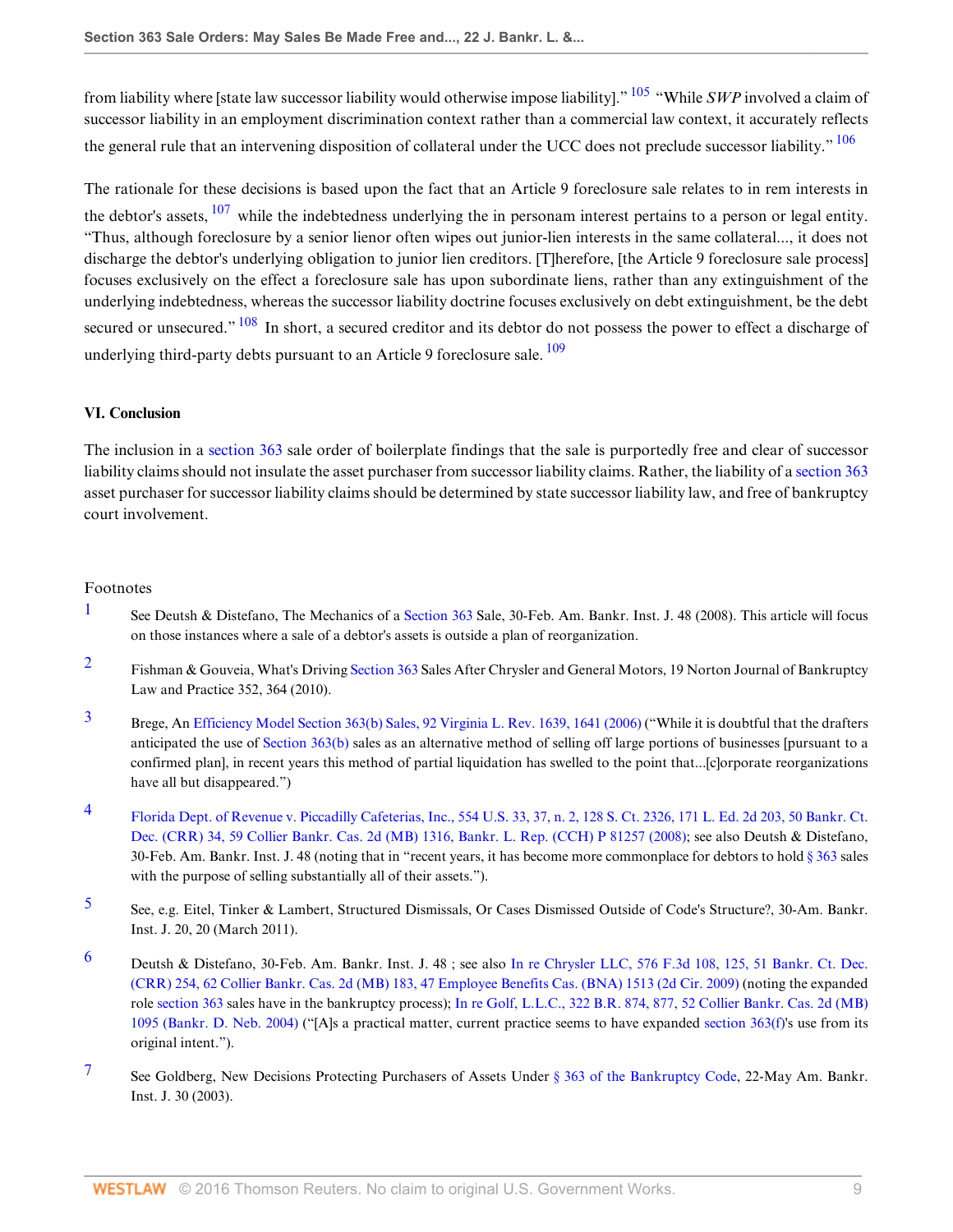<span id="page-9-0"></span>[8](#page-0-7) See Corcoran, [Why Successor Liability Claims are Not "Interests in Property" Under Section 363\(f\), 18 Am. Bankr. Inst. L.](http://www.westlaw.com/Link/Document/FullText?findType=Y&serNum=0361984706&pubNum=102040&originatingDoc=Id995dd93f9da11e28578f7ccc38dcbee&refType=LR&fi=co_pp_sp_102040_728&originationContext=document&vr=3.0&rs=cblt1.0&transitionType=DocumentItem&contextData=(sc.Search)#co_pp_sp_102040_728) [Rev. 697, 728 \(Winter 2010\)](http://www.westlaw.com/Link/Document/FullText?findType=Y&serNum=0361984706&pubNum=102040&originatingDoc=Id995dd93f9da11e28578f7ccc38dcbee&refType=LR&fi=co_pp_sp_102040_728&originationContext=document&vr=3.0&rs=cblt1.0&transitionType=DocumentItem&contextData=(sc.Search)#co_pp_sp_102040_728); see also [Douglas v. Stamco, 363 Fed. Appx. 100 \(2d Cir. 2010\)](http://www.westlaw.com/Link/Document/FullText?findType=Y&serNum=2021253034&pubNum=6538&originatingDoc=Id995dd93f9da11e28578f7ccc38dcbee&refType=RP&originationContext=document&vr=3.0&rs=cblt1.0&transitionType=DocumentItem&contextData=(sc.Search)) ("[T]o the extent that the 'free and clear' nature of the sale...was a crucial inducement in the sale's successful transaction, it is evident that the potential chilling effect of allowing a tort claim subsequent to the sale would turn counter to...[maximizing] the value of the assets and thereby maximiz[ing] potential recovery to creditors.");[Teed v. Thomas & Betts Power Solutions, L.L.C., 711 F.3d 763, 20 Wage &](http://www.westlaw.com/Link/Document/FullText?findType=Y&serNum=2030214775&pubNum=506&originatingDoc=Id995dd93f9da11e28578f7ccc38dcbee&refType=RP&originationContext=document&vr=3.0&rs=cblt1.0&transitionType=DocumentItem&contextData=(sc.Search)) [Hour Cas. 2d \(BNA\) 726, 163 Lab. Cas. \(CCH\) P 36107 \(7th Cir. 2013\)](http://www.westlaw.com/Link/Document/FullText?findType=Y&serNum=2030214775&pubNum=506&originatingDoc=Id995dd93f9da11e28578f7ccc38dcbee&refType=RP&originationContext=document&vr=3.0&rs=cblt1.0&transitionType=DocumentItem&contextData=(sc.Search)) (noting that assets owned by an insolvent debtor should be sold "free and clear" of claims and interests to maximize asset value and to attract buyers).

<span id="page-9-1"></span>[9](#page-0-8) [11 U.S.C.A. § 363](http://www.westlaw.com/Link/Document/FullText?findType=L&pubNum=1000546&cite=11USCAS363&originatingDoc=Id995dd93f9da11e28578f7ccc38dcbee&refType=LQ&originationContext=document&vr=3.0&rs=cblt1.0&transitionType=DocumentItem&contextData=(sc.Search)).

- <span id="page-9-2"></span>[10](#page-0-9) The debtor in possession in a Chapter 11 case assumes the powers and obligations of the trustee under section  $363(f)$ . See [11 U.S.C.A. § 1107\(a\)](http://www.westlaw.com/Link/Document/FullText?findType=L&pubNum=1000546&cite=11USCAS1107&originatingDoc=Id995dd93f9da11e28578f7ccc38dcbee&refType=RB&originationContext=document&vr=3.0&rs=cblt1.0&transitionType=DocumentItem&contextData=(sc.Search)#co_pp_8b3b0000958a4).
- <span id="page-9-3"></span>[11](#page-1-0) [11 U.S.C.A. § 363\(b\)](http://www.westlaw.com/Link/Document/FullText?findType=L&pubNum=1000546&cite=11USCAS363&originatingDoc=Id995dd93f9da11e28578f7ccc38dcbee&refType=RB&originationContext=document&vr=3.0&rs=cblt1.0&transitionType=DocumentItem&contextData=(sc.Search)#co_pp_a83b000018c76) and [\(c\)](http://www.westlaw.com/Link/Document/FullText?findType=L&pubNum=1000546&cite=11USCAS363&originatingDoc=Id995dd93f9da11e28578f7ccc38dcbee&refType=RB&originationContext=document&vr=3.0&rs=cblt1.0&transitionType=DocumentItem&contextData=(sc.Search)#co_pp_4b24000003ba5).
- <span id="page-9-4"></span>[12](#page-1-1) Pursuant to [§ 363\(f\),](http://www.westlaw.com/Link/Document/FullText?findType=L&pubNum=1000546&cite=11USCAS363&originatingDoc=Id995dd93f9da11e28578f7ccc38dcbee&refType=RB&originationContext=document&vr=3.0&rs=cblt1.0&transitionType=DocumentItem&contextData=(sc.Search)#co_pp_ae0d0000c5150) "the trustee may sell property under subsection (b) or (c) of this section free and clear of any interest in such property of an entity other than the estate, only if--(1) applicable nonbankruptcy law permits sale of such property free and clear of such interest; (2) such entity consents; (3) such interest is a lien and the price at which such property is to be sold is greater than the aggregate value of all liens on such property; (4) such interest is in bona fide dispute; or (5) such entity could be compelled, in a legal or equitable proceeding, to accept a money satisfaction of such interest." [11 U.S.C.A. § 363\(f\)](http://www.westlaw.com/Link/Document/FullText?findType=L&pubNum=1000546&cite=11USCAS363&originatingDoc=Id995dd93f9da11e28578f7ccc38dcbee&refType=RB&originationContext=document&vr=3.0&rs=cblt1.0&transitionType=DocumentItem&contextData=(sc.Search)#co_pp_ae0d0000c5150).
- <span id="page-9-5"></span>[13](#page-1-2) 11 U.S.C.A. §  $363(e)$  (emphasis added).
- <span id="page-9-6"></span>[14](#page-1-3) Kuney, [Misinterpreting Bankruptcy Code Section 363\(f\) and Undermining the Chapter 11 Process, 76 Am. Bankr. L. J. 235,](http://www.westlaw.com/Link/Document/FullText?findType=Y&serNum=0290482212&pubNum=1432&originatingDoc=Id995dd93f9da11e28578f7ccc38dcbee&refType=LR&fi=co_pp_sp_1432_239&originationContext=document&vr=3.0&rs=cblt1.0&transitionType=DocumentItem&contextData=(sc.Search)#co_pp_sp_1432_239) [239 \(2002\).](http://www.westlaw.com/Link/Document/FullText?findType=Y&serNum=0290482212&pubNum=1432&originatingDoc=Id995dd93f9da11e28578f7ccc38dcbee&refType=LR&fi=co_pp_sp_1432_239&originationContext=document&vr=3.0&rs=cblt1.0&transitionType=DocumentItem&contextData=(sc.Search)#co_pp_sp_1432_239)
- <span id="page-9-7"></span>[15](#page-1-4) [In re Motors Liquidation Co., 430 B.R. 65, 79 \(S.D. N.Y. 2010\)](http://www.westlaw.com/Link/Document/FullText?findType=Y&serNum=2021886385&pubNum=164&originatingDoc=Id995dd93f9da11e28578f7ccc38dcbee&refType=RP&fi=co_pp_sp_164_79&originationContext=document&vr=3.0&rs=cblt1.0&transitionType=DocumentItem&contextData=(sc.Search)#co_pp_sp_164_79); see also [In re Mirant Corp., 389 B.R. 481, 492, 50 Bankr.](http://www.westlaw.com/Link/Document/FullText?findType=Y&serNum=2016125024&pubNum=951&originatingDoc=Id995dd93f9da11e28578f7ccc38dcbee&refType=RP&originationContext=document&vr=3.0&rs=cblt1.0&transitionType=DocumentItem&contextData=(sc.Search)) [Ct. Dec. \(CRR\) 19 \(Bankr. N.D. Tex. 2008\)](http://www.westlaw.com/Link/Document/FullText?findType=Y&serNum=2016125024&pubNum=951&originatingDoc=Id995dd93f9da11e28578f7ccc38dcbee&refType=RP&originationContext=document&vr=3.0&rs=cblt1.0&transitionType=DocumentItem&contextData=(sc.Search)) ("The bankruptcy court's authority under [section 363](http://www.westlaw.com/Link/Document/FullText?findType=L&pubNum=1000546&cite=11USCAS363&originatingDoc=Id995dd93f9da11e28578f7ccc38dcbee&refType=LQ&originationContext=document&vr=3.0&rs=cblt1.0&transitionType=DocumentItem&contextData=(sc.Search)) is limited to cleansing what a debtor owns.")
- <span id="page-9-8"></span>[16](#page-1-5) [In re Grumman Olson Industries, Inc., 445 B.R. 243, 249, 54 Bankr. Ct. Dec. \(CRR\) 102 \(Bankr. S.D. N.Y. 2011\)](http://www.westlaw.com/Link/Document/FullText?findType=Y&serNum=2024728969&pubNum=951&originatingDoc=Id995dd93f9da11e28578f7ccc38dcbee&refType=RP&originationContext=document&vr=3.0&rs=cblt1.0&transitionType=DocumentItem&contextData=(sc.Search)), judgment aff'd, [467 B.R. 694, Bankr. L. Rep. \(CCH\) P 82194 \(S.D. N.Y. 2012\).](http://www.westlaw.com/Link/Document/FullText?findType=Y&serNum=2027400184&pubNum=164&originatingDoc=Id995dd93f9da11e28578f7ccc38dcbee&refType=RP&originationContext=document&vr=3.0&rs=cblt1.0&transitionType=DocumentItem&contextData=(sc.Search))
- <span id="page-9-9"></span>[17](#page-1-6) Mikels & Walker, Will New Successor Liability Cases Send Companies Back to Chapter 11 for Asset Sales, 29-Feb Am. Bankr. Inst. J., 34 (February 2010); Corcoran, [18 Am. Bankr. Inst. L. Rev. at 713;](http://www.westlaw.com/Link/Document/FullText?findType=Y&serNum=0361984706&pubNum=102040&originatingDoc=Id995dd93f9da11e28578f7ccc38dcbee&refType=LR&fi=co_pp_sp_102040_713&originationContext=document&vr=3.0&rs=cblt1.0&transitionType=DocumentItem&contextData=(sc.Search)#co_pp_sp_102040_713) Rosenberg & Block-Lieb, Sales Under [Section 363,](http://www.westlaw.com/Link/Document/FullText?findType=L&pubNum=1000546&cite=11USCAS363&originatingDoc=Id995dd93f9da11e28578f7ccc38dcbee&refType=LQ&originationContext=document&vr=3.0&rs=cblt1.0&transitionType=DocumentItem&contextData=(sc.Search)) 13 Bankr. L. & Prac. 1, 2 (2004).
- <span id="page-9-10"></span>[18](#page-1-7) See Mikels & Walker, 29-Feb Am. Bankr. Inst. J., 34; Corcoran, [18 Am. Bankr. Inst. L. Rev. at 713-14.](http://www.westlaw.com/Link/Document/FullText?findType=Y&serNum=0361984706&pubNum=102040&originatingDoc=Id995dd93f9da11e28578f7ccc38dcbee&refType=LR&fi=co_pp_sp_102040_713&originationContext=document&vr=3.0&rs=cblt1.0&transitionType=DocumentItem&contextData=(sc.Search)#co_pp_sp_102040_713)
- <span id="page-9-11"></span>[19](#page-1-8) [Conn v. Fales Div. of Mathewson Corp., 835 F.2d 145, 146, Prod. Liab. Rep. \(CCH\) P 11617 \(6th Cir. 1987\);](http://www.westlaw.com/Link/Document/FullText?findType=Y&serNum=1987156729&pubNum=350&originatingDoc=Id995dd93f9da11e28578f7ccc38dcbee&refType=RP&fi=co_pp_sp_350_146&originationContext=document&vr=3.0&rs=cblt1.0&transitionType=DocumentItem&contextData=(sc.Search)#co_pp_sp_350_146) [Antiphon, Inc.](http://www.westlaw.com/Link/Document/FullText?findType=Y&serNum=1990065758&pubNum=595&originatingDoc=Id995dd93f9da11e28578f7ccc38dcbee&refType=RP&fi=co_pp_sp_595_224&originationContext=document&vr=3.0&rs=cblt1.0&transitionType=DocumentItem&contextData=(sc.Search)#co_pp_sp_595_224) [v. LEP Transport, Inc., 183 Mich. App. 377, 454 N.W.2d 222, 224 \(1990\).](http://www.westlaw.com/Link/Document/FullText?findType=Y&serNum=1990065758&pubNum=595&originatingDoc=Id995dd93f9da11e28578f7ccc38dcbee&refType=RP&fi=co_pp_sp_595_224&originationContext=document&vr=3.0&rs=cblt1.0&transitionType=DocumentItem&contextData=(sc.Search)#co_pp_sp_595_224)
- <span id="page-9-12"></span>[20](#page-1-9) [Pilkington N. Am., Inc. v. Travelers Cas. & Sur. Co., 112 Ohio St. 3d 482, 491, 2006-Ohio-6551, 861 N.E.2d 121 \(2006\).](http://www.westlaw.com/Link/Document/FullText?findType=Y&serNum=2010955723&pubNum=578&originatingDoc=Id995dd93f9da11e28578f7ccc38dcbee&refType=RP&originationContext=document&vr=3.0&rs=cblt1.0&transitionType=DocumentItem&contextData=(sc.Search))
- <span id="page-9-13"></span>[21](#page-1-10) [Simmons v. Mark Lift Industries, Inc., 366 S.C. 308, 315, 622 S.E.2d 213, Prod. Liab. Rep. \(CCH\) P 17315 \(2005\)](http://www.westlaw.com/Link/Document/FullText?findType=Y&serNum=2007565409&pubNum=711&originatingDoc=Id995dd93f9da11e28578f7ccc38dcbee&refType=RP&originationContext=document&vr=3.0&rs=cblt1.0&transitionType=DocumentItem&contextData=(sc.Search)).
- <span id="page-9-14"></span>[22](#page-1-11) [11 U.S.C.A. § 363\(f\)](http://www.westlaw.com/Link/Document/FullText?findType=L&pubNum=1000546&cite=11USCAS363&originatingDoc=Id995dd93f9da11e28578f7ccc38dcbee&refType=RB&originationContext=document&vr=3.0&rs=cblt1.0&transitionType=DocumentItem&contextData=(sc.Search)#co_pp_ae0d0000c5150).
- <span id="page-9-15"></span>[23](#page-1-12) See Rosenberg & Block-Lieb, 13 Bankr. L. & Prac. at 13; [Precision Industries, Inc. v. Qualitech Steel SBQ, LLC, 327 F.3d](http://www.westlaw.com/Link/Document/FullText?findType=Y&serNum=2003306688&pubNum=951&originatingDoc=Id995dd93f9da11e28578f7ccc38dcbee&refType=RP&originationContext=document&vr=3.0&rs=cblt1.0&transitionType=DocumentItem&contextData=(sc.Search)) [537, 545, 41 Bankr. Ct. Dec. \(CRR\) 65, 49 Collier Bankr. Cas. 2d \(MB\) 1765, Bankr. L. Rep. \(CCH\) P 78836 \(7th Cir. 2003\);](http://www.westlaw.com/Link/Document/FullText?findType=Y&serNum=2003306688&pubNum=951&originatingDoc=Id995dd93f9da11e28578f7ccc38dcbee&refType=RP&originationContext=document&vr=3.0&rs=cblt1.0&transitionType=DocumentItem&contextData=(sc.Search)) see also [Ninth Ave. Remedial Group v. Allis-Chalmers Corp., 195 B.R. 716, 730-32 \(N.D. Ind. 1996\)](http://www.westlaw.com/Link/Document/FullText?findType=Y&serNum=1996104129&pubNum=164&originatingDoc=Id995dd93f9da11e28578f7ccc38dcbee&refType=RP&fi=co_pp_sp_164_730&originationContext=document&vr=3.0&rs=cblt1.0&transitionType=DocumentItem&contextData=(sc.Search)#co_pp_sp_164_730) ("[C]ourts have not yet settled upon a precise definition of the phrase 'interest in such property."')
- <span id="page-9-16"></span>[24](#page-1-13) [Qualitec, 327 F.3d at 545](http://www.westlaw.com/Link/Document/FullText?findType=Y&serNum=2003306688&pubNum=506&originatingDoc=Id995dd93f9da11e28578f7ccc38dcbee&refType=RP&fi=co_pp_sp_506_545&originationContext=document&vr=3.0&rs=cblt1.0&transitionType=DocumentItem&contextData=(sc.Search)#co_pp_sp_506_545).
- <span id="page-9-17"></span>[25](#page-1-14) [In re Leckie Smokeless Coal Co., 99 F.3d 573, 581-582, 36 Collier Bankr. Cas. 2d \(MB\) 1693, 20 Employee Benefits Cas. \(BNA\)](http://www.westlaw.com/Link/Document/FullText?findType=Y&serNum=1996241774&pubNum=506&originatingDoc=Id995dd93f9da11e28578f7ccc38dcbee&refType=RP&fi=co_pp_sp_506_581&originationContext=document&vr=3.0&rs=cblt1.0&transitionType=DocumentItem&contextData=(sc.Search)#co_pp_sp_506_581) [2103 \(4th Cir. 1996\)](http://www.westlaw.com/Link/Document/FullText?findType=Y&serNum=1996241774&pubNum=506&originatingDoc=Id995dd93f9da11e28578f7ccc38dcbee&refType=RP&fi=co_pp_sp_506_581&originationContext=document&vr=3.0&rs=cblt1.0&transitionType=DocumentItem&contextData=(sc.Search)#co_pp_sp_506_581) (rejecting a district court's "unduly broad interpretation of [\[section 363\(f\)](http://www.westlaw.com/Link/Document/FullText?findType=L&pubNum=1000546&cite=11USCAS363&originatingDoc=Id995dd93f9da11e28578f7ccc38dcbee&refType=RB&originationContext=document&vr=3.0&rs=cblt1.0&transitionType=DocumentItem&contextData=(sc.Search)#co_pp_ae0d0000c5150) which concluded] that one has an interest in a debtor's property simply when one has a right to demand money from the debtor. We have previously observed,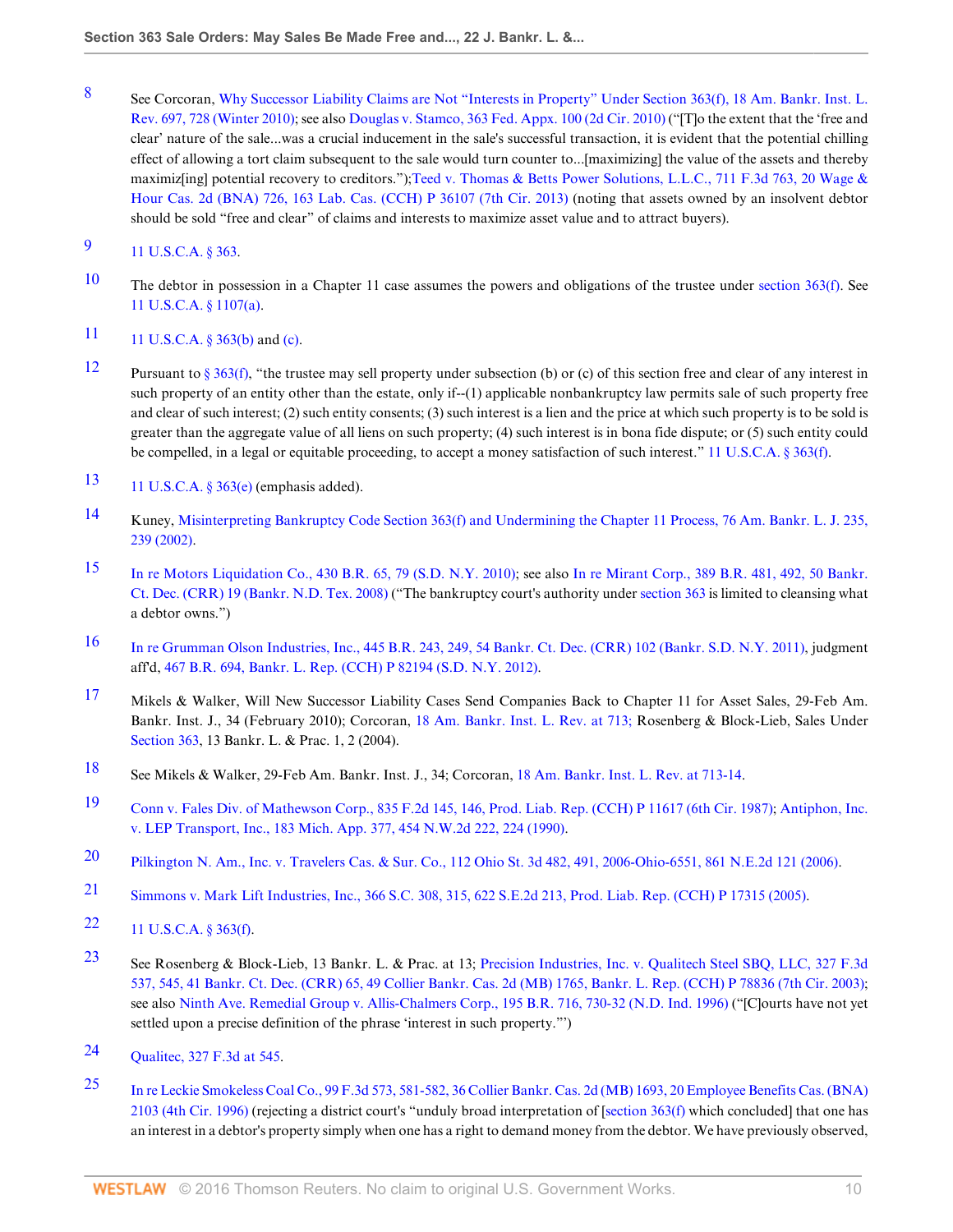for example, that 'courts have recognized that general, unsecured claims do not constitute interests within the meaning of  $\S$  $363(f).$  $363(f).$ ")

- <span id="page-10-0"></span>[26](#page-2-0) [Qualitec, 327 F.3d at 545](http://www.westlaw.com/Link/Document/FullText?findType=Y&serNum=2003306688&pubNum=506&originatingDoc=Id995dd93f9da11e28578f7ccc38dcbee&refType=RP&fi=co_pp_sp_506_545&originationContext=document&vr=3.0&rs=cblt1.0&transitionType=DocumentItem&contextData=(sc.Search)#co_pp_sp_506_545).
- <span id="page-10-1"></span>[27](#page-2-1) [Leckie, 99 F.3d at 582.](http://www.westlaw.com/Link/Document/FullText?findType=Y&serNum=1996241774&pubNum=506&originatingDoc=Id995dd93f9da11e28578f7ccc38dcbee&refType=RP&fi=co_pp_sp_506_582&originationContext=document&vr=3.0&rs=cblt1.0&transitionType=DocumentItem&contextData=(sc.Search)#co_pp_sp_506_582)
- <span id="page-10-2"></span>[28](#page-2-2) [26 U.S.C.A. §§ 9701](http://www.westlaw.com/Link/Document/FullText?findType=L&pubNum=1000546&cite=26USCAS9701&originatingDoc=Id995dd93f9da11e28578f7ccc38dcbee&refType=LQ&originationContext=document&vr=3.0&rs=cblt1.0&transitionType=DocumentItem&contextData=(sc.Search))[-9722](http://www.westlaw.com/Link/Document/FullText?findType=L&pubNum=1000546&cite=26USCAS9722&originatingDoc=Id995dd93f9da11e28578f7ccc38dcbee&refType=LQ&originationContext=document&vr=3.0&rs=cblt1.0&transitionType=DocumentItem&contextData=(sc.Search)).
- <span id="page-10-3"></span>[29](#page-2-3) [Leckie, 99 F.3d at 577.](http://www.westlaw.com/Link/Document/FullText?findType=Y&serNum=1996241774&pubNum=506&originatingDoc=Id995dd93f9da11e28578f7ccc38dcbee&refType=RP&fi=co_pp_sp_506_577&originationContext=document&vr=3.0&rs=cblt1.0&transitionType=DocumentItem&contextData=(sc.Search)#co_pp_sp_506_577)
- <span id="page-10-4"></span>[30](#page-2-4) [Leckie, 99 F.3d at 582.](http://www.westlaw.com/Link/Document/FullText?findType=Y&serNum=1996241774&pubNum=506&originatingDoc=Id995dd93f9da11e28578f7ccc38dcbee&refType=RP&fi=co_pp_sp_506_582&originationContext=document&vr=3.0&rs=cblt1.0&transitionType=DocumentItem&contextData=(sc.Search)#co_pp_sp_506_582)
- <span id="page-10-5"></span>[31](#page-2-5) [Leckie, 99 F.3d at 582.](http://www.westlaw.com/Link/Document/FullText?findType=Y&serNum=1996241774&pubNum=506&originatingDoc=Id995dd93f9da11e28578f7ccc38dcbee&refType=RP&fi=co_pp_sp_506_582&originationContext=document&vr=3.0&rs=cblt1.0&transitionType=DocumentItem&contextData=(sc.Search)#co_pp_sp_506_582)
- <span id="page-10-6"></span>[32](#page-2-6) [Leckie, 99 F.3d at 582.](http://www.westlaw.com/Link/Document/FullText?findType=Y&serNum=1996241774&pubNum=506&originatingDoc=Id995dd93f9da11e28578f7ccc38dcbee&refType=RP&fi=co_pp_sp_506_582&originationContext=document&vr=3.0&rs=cblt1.0&transitionType=DocumentItem&contextData=(sc.Search)#co_pp_sp_506_582)
- <span id="page-10-7"></span>[33](#page-2-7) [In re PBBPC, Inc., 484 B.R. 860, 868, 57 Bankr. Ct. Dec. \(CRR\) 126, 68 Collier Bankr. Cas. 2d \(MB\) 1691, Bankr. L. Rep.](http://www.westlaw.com/Link/Document/FullText?findType=Y&serNum=2029677838&pubNum=951&originatingDoc=Id995dd93f9da11e28578f7ccc38dcbee&refType=RP&originationContext=document&vr=3.0&rs=cblt1.0&transitionType=DocumentItem&contextData=(sc.Search)) [\(CCH\) P 82407 \(B.A.P. 1st Cir. 2013\)](http://www.westlaw.com/Link/Document/FullText?findType=Y&serNum=2029677838&pubNum=951&originatingDoc=Id995dd93f9da11e28578f7ccc38dcbee&refType=RP&originationContext=document&vr=3.0&rs=cblt1.0&transitionType=DocumentItem&contextData=(sc.Search)).
- <span id="page-10-8"></span>[34](#page-2-8) [In re Trans World Airlines, Inc., 322 F.3d 283, 40 Bankr. Ct. Dec. \(CRR\) 284, 91 Fair Empl. Prac. Cas. \(BNA\) 385, Bankr.](http://www.westlaw.com/Link/Document/FullText?findType=Y&serNum=2003212666&pubNum=7186&originatingDoc=Id995dd93f9da11e28578f7ccc38dcbee&refType=RP&originationContext=document&vr=3.0&rs=cblt1.0&transitionType=DocumentItem&contextData=(sc.Search)) [L. Rep. \(CCH\) P 78815, 84 Empl. Prac. Dec. \(CCH\) P 41362, 22 A.L.R. Fed. 2d 809 \(3d Cir. 2003\)](http://www.westlaw.com/Link/Document/FullText?findType=Y&serNum=2003212666&pubNum=7186&originatingDoc=Id995dd93f9da11e28578f7ccc38dcbee&refType=RP&originationContext=document&vr=3.0&rs=cblt1.0&transitionType=DocumentItem&contextData=(sc.Search)).
- <span id="page-10-9"></span>[35](#page-2-9) [Trans World Airlines, 322 F.3d at 288.](http://www.westlaw.com/Link/Document/FullText?findType=Y&serNum=2003212666&pubNum=506&originatingDoc=Id995dd93f9da11e28578f7ccc38dcbee&refType=RP&fi=co_pp_sp_506_288&originationContext=document&vr=3.0&rs=cblt1.0&transitionType=DocumentItem&contextData=(sc.Search)#co_pp_sp_506_288)
- <span id="page-10-10"></span>[36](#page-2-10) [Trans World Airlines, 322 F.3d at 288.](http://www.westlaw.com/Link/Document/FullText?findType=Y&serNum=2003212666&pubNum=506&originatingDoc=Id995dd93f9da11e28578f7ccc38dcbee&refType=RP&fi=co_pp_sp_506_288&originationContext=document&vr=3.0&rs=cblt1.0&transitionType=DocumentItem&contextData=(sc.Search)#co_pp_sp_506_288)
- <span id="page-10-11"></span>[37](#page-2-11) [Trans World Airlines, 322 F.3d at 289.](http://www.westlaw.com/Link/Document/FullText?findType=Y&serNum=2003212666&pubNum=506&originatingDoc=Id995dd93f9da11e28578f7ccc38dcbee&refType=RP&fi=co_pp_sp_506_289&originationContext=document&vr=3.0&rs=cblt1.0&transitionType=DocumentItem&contextData=(sc.Search)#co_pp_sp_506_289)
- <span id="page-10-12"></span>[38](#page-2-12) See [Corcoran, 18 Am. Bankr. Inst. L. Rev. at 728;](http://www.westlaw.com/Link/Document/FullText?findType=Y&serNum=0361984706&pubNum=102040&originatingDoc=Id995dd93f9da11e28578f7ccc38dcbee&refType=LR&fi=co_pp_sp_102040_728&originationContext=document&vr=3.0&rs=cblt1.0&transitionType=DocumentItem&contextData=(sc.Search)#co_pp_sp_102040_728) see also [In re Grumman Olson Industries, Inc., 467 B.R. 694, 703, Bankr.](http://www.westlaw.com/Link/Document/FullText?findType=Y&serNum=2027400184&pubNum=164&originatingDoc=Id995dd93f9da11e28578f7ccc38dcbee&refType=RP&fi=co_pp_sp_164_703&originationContext=document&vr=3.0&rs=cblt1.0&transitionType=DocumentItem&contextData=(sc.Search)#co_pp_sp_164_703) [L. Rep. \(CCH\) P 82194 \(S.D. N.Y. 2012\)](http://www.westlaw.com/Link/Document/FullText?findType=Y&serNum=2027400184&pubNum=164&originatingDoc=Id995dd93f9da11e28578f7ccc38dcbee&refType=RP&fi=co_pp_sp_164_703&originationContext=document&vr=3.0&rs=cblt1.0&transitionType=DocumentItem&contextData=(sc.Search)#co_pp_sp_164_703).
- <span id="page-10-13"></span>[39](#page-2-13) Kuney, [76 Am. Bankr. L. J. at 257.](http://www.westlaw.com/Link/Document/FullText?findType=Y&serNum=0290482212&pubNum=1432&originatingDoc=Id995dd93f9da11e28578f7ccc38dcbee&refType=LR&fi=co_pp_sp_1432_257&originationContext=document&vr=3.0&rs=cblt1.0&transitionType=DocumentItem&contextData=(sc.Search)#co_pp_sp_1432_257)
- <span id="page-10-14"></span>[40](#page-2-14) See [In re White Motor Credit Corp., 75 B.R. 944, 948, 16 Bankr. Ct. Dec. \(CRR\) 217, 17 Collier Bankr. Cas. 2d \(MB\) 293](http://www.westlaw.com/Link/Document/FullText?findType=Y&serNum=1987091707&pubNum=951&originatingDoc=Id995dd93f9da11e28578f7ccc38dcbee&refType=RP&originationContext=document&vr=3.0&rs=cblt1.0&transitionType=DocumentItem&contextData=(sc.Search)) [\(Bankr. N.D. Ohio 1987\)](http://www.westlaw.com/Link/Document/FullText?findType=Y&serNum=1987091707&pubNum=951&originatingDoc=Id995dd93f9da11e28578f7ccc38dcbee&refType=RP&originationContext=document&vr=3.0&rs=cblt1.0&transitionType=DocumentItem&contextData=(sc.Search)) (concluding that tort claimants have no specific interest in a debtor's assets); [In re New England Fish](http://www.westlaw.com/Link/Document/FullText?findType=Y&serNum=1982119122&pubNum=951&originatingDoc=Id995dd93f9da11e28578f7ccc38dcbee&refType=RP&originationContext=document&vr=3.0&rs=cblt1.0&transitionType=DocumentItem&contextData=(sc.Search)) [Co., 19 B.R. 323, 326, 8 Bankr. Ct. Dec. \(CRR\) 1382, 6 Collier Bankr. Cas. 2d \(MB\) 549, 34 Fair Empl. Prac. Cas. \(BNA\)](http://www.westlaw.com/Link/Document/FullText?findType=Y&serNum=1982119122&pubNum=951&originatingDoc=Id995dd93f9da11e28578f7ccc38dcbee&refType=RP&originationContext=document&vr=3.0&rs=cblt1.0&transitionType=DocumentItem&contextData=(sc.Search)) [496, Bankr. L. Rep. \(CCH\) P 68836, 29 Empl. Prac. Dec. \(CCH\) P 32728 \(Bankr. W.D. Wash. 1982\)](http://www.westlaw.com/Link/Document/FullText?findType=Y&serNum=1982119122&pubNum=951&originatingDoc=Id995dd93f9da11e28578f7ccc38dcbee&refType=RP&originationContext=document&vr=3.0&rs=cblt1.0&transitionType=DocumentItem&contextData=(sc.Search)) (same).
- <span id="page-10-15"></span>Al See, e.g., [Chrysler, 576 F.3d at 126 \(2d Cir. 2009\)](http://www.westlaw.com/Link/Document/FullText?findType=Y&serNum=2019536081&pubNum=506&originatingDoc=Id995dd93f9da11e28578f7ccc38dcbee&refType=RP&fi=co_pp_sp_506_126&originationContext=document&vr=3.0&rs=cblt1.0&transitionType=DocumentItem&contextData=(sc.Search)#co_pp_sp_506_126) ("The court's power under [Section 363](http://www.westlaw.com/Link/Document/FullText?findType=L&pubNum=1000546&cite=11USCAS363&originatingDoc=Id995dd93f9da11e28578f7ccc38dcbee&refType=LQ&originationContext=document&vr=3.0&rs=cblt1.0&transitionType=DocumentItem&contextData=(sc.Search)) to authorize sales of assets 'free and clear' of claims is related to the provision in the Code that the confirmation of a plan of reorganization renders the 'property dealt with by the plan... free and clear of all claims and interests of creditors, equity security holders, and of general partners in the debtor.')
- <span id="page-10-16"></span>[42](#page-2-16) [11 U.S.C.A. § 1141\(c\)](http://www.westlaw.com/Link/Document/FullText?findType=L&pubNum=1000546&cite=11USCAS1141&originatingDoc=Id995dd93f9da11e28578f7ccc38dcbee&refType=RB&originationContext=document&vr=3.0&rs=cblt1.0&transitionType=DocumentItem&contextData=(sc.Search)#co_pp_4b24000003ba5) (emphasis added).
- <span id="page-10-17"></span>[43](#page-3-0) [Chrysler, 576 F.3d 108.](http://www.westlaw.com/Link/Document/FullText?findType=Y&serNum=2019536081&pubNum=506&originatingDoc=Id995dd93f9da11e28578f7ccc38dcbee&refType=RP&originationContext=document&vr=3.0&rs=cblt1.0&transitionType=DocumentItem&contextData=(sc.Search))
- <span id="page-10-18"></span>[44](#page-3-1) Chrysler, 576 F.3d 127.
- <span id="page-10-19"></span>[45](#page-3-2) Chrysler, 576 F.3d 125.
- <span id="page-10-20"></span>[46](#page-3-3) Chrysler, 576 F.3d 125.
- <span id="page-10-21"></span>[47](#page-3-4) For example, the court noted that section  $1141(c)$  applies to all reorganization plans, while [section 363\(f\),](http://www.westlaw.com/Link/Document/FullText?findType=L&pubNum=1000546&cite=11USCAS363&originatingDoc=Id995dd93f9da11e28578f7ccc38dcbee&refType=RB&originationContext=document&vr=3.0&rs=cblt1.0&transitionType=DocumentItem&contextData=(sc.Search)#co_pp_ae0d0000c5150) applies only to classes of property that satisfy one of the criteria in section  $363(f)(5)$ . Chrysler, 576 F.3d 125. The court also conceded that [section 363](http://www.westlaw.com/Link/Document/FullText?findType=L&pubNum=1000546&cite=11USCAS363&originatingDoc=Id995dd93f9da11e28578f7ccc38dcbee&refType=LQ&originationContext=document&vr=3.0&rs=cblt1.0&transitionType=DocumentItem&contextData=(sc.Search)) sales does not afford the expansive procedural safeguards contained in the plan confirmation process. Chrysler, 576 F.3d 125.
- <span id="page-10-22"></span>[48](#page-3-5) Chrysler, 576 F.3d 125.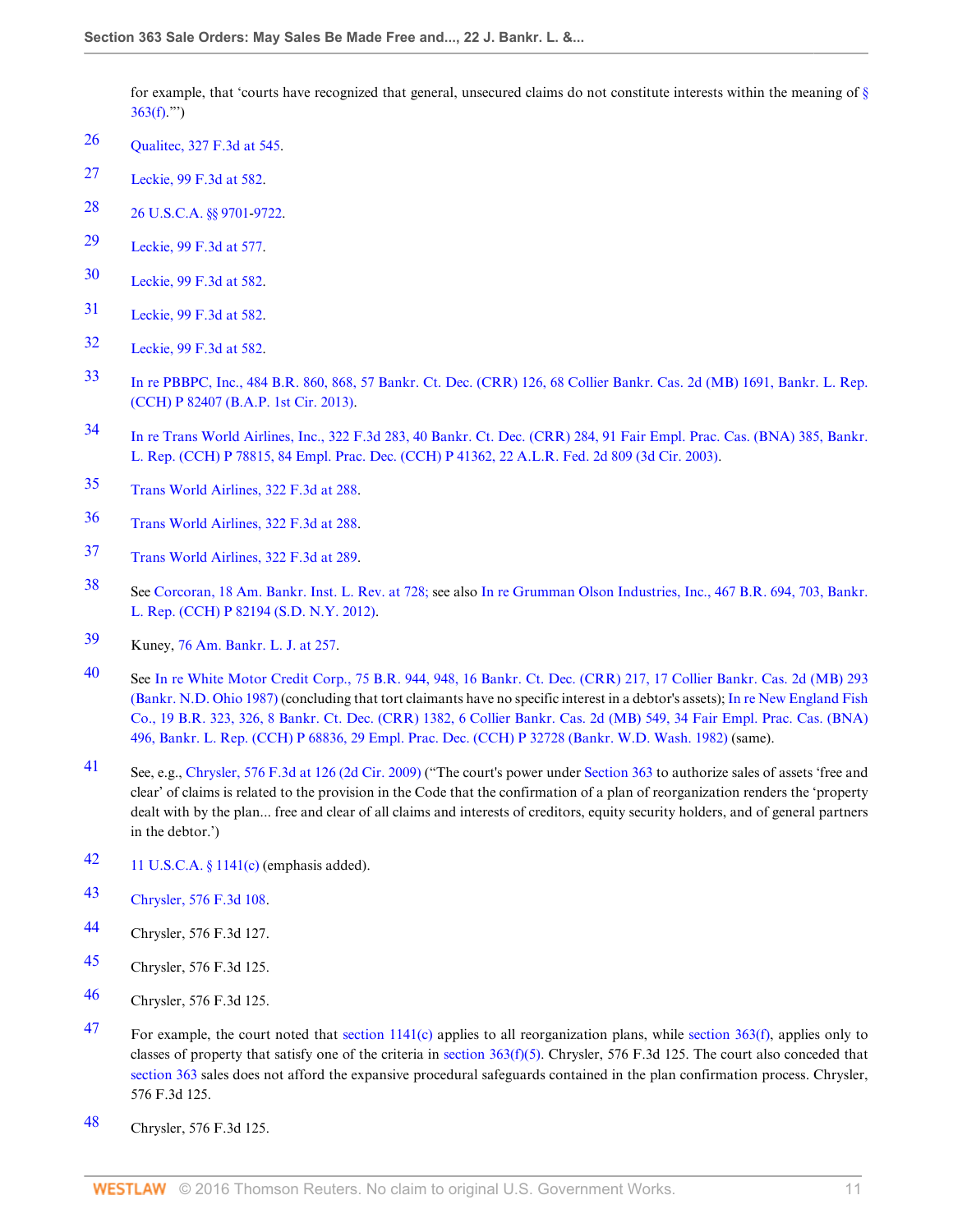- <span id="page-11-0"></span>[49](#page-3-6) Chrysler, 576 F.3d 125.
- <span id="page-11-1"></span>[50](#page-3-7) See [Teed, 711 F.3d 763;](http://www.westlaw.com/Link/Document/FullText?findType=Y&serNum=2030214775&pubNum=506&originatingDoc=Id995dd93f9da11e28578f7ccc38dcbee&refType=RP&originationContext=document&vr=3.0&rs=cblt1.0&transitionType=DocumentItem&contextData=(sc.Search)) [Trans World Airlines, 322 F.3d at 292;](http://www.westlaw.com/Link/Document/FullText?findType=Y&serNum=2003212666&pubNum=506&originatingDoc=Id995dd93f9da11e28578f7ccc38dcbee&refType=RP&fi=co_pp_sp_506_292&originationContext=document&vr=3.0&rs=cblt1.0&transitionType=DocumentItem&contextData=(sc.Search)#co_pp_sp_506_292) [New England Fish, 19 B.R. at 329](http://www.westlaw.com/Link/Document/FullText?findType=Y&serNum=1982119122&pubNum=164&originatingDoc=Id995dd93f9da11e28578f7ccc38dcbee&refType=RP&fi=co_pp_sp_164_329&originationContext=document&vr=3.0&rs=cblt1.0&transitionType=DocumentItem&contextData=(sc.Search)#co_pp_sp_164_329) ("To allow exceptions to be created by extrapolation from one case to another would eventually subvert the specific priorities which define Congressional policy for bankruptcy distribution to creditors.").
- <span id="page-11-2"></span>[51](#page-3-8) [Chrysler, 576 F.3d 108.](http://www.westlaw.com/Link/Document/FullText?findType=Y&serNum=2019536081&pubNum=506&originatingDoc=Id995dd93f9da11e28578f7ccc38dcbee&refType=RP&originationContext=document&vr=3.0&rs=cblt1.0&transitionType=DocumentItem&contextData=(sc.Search))
- <span id="page-11-3"></span>[52](#page-3-9) [Chrysler, 576 F.3d at 125-126](http://www.westlaw.com/Link/Document/FullText?findType=Y&serNum=2019536081&pubNum=506&originatingDoc=Id995dd93f9da11e28578f7ccc38dcbee&refType=RP&fi=co_pp_sp_506_125&originationContext=document&vr=3.0&rs=cblt1.0&transitionType=DocumentItem&contextData=(sc.Search)#co_pp_sp_506_125).
- <span id="page-11-4"></span>[53](#page-3-10) [Grumman Olson, 445 B.R. at 249.](http://www.westlaw.com/Link/Document/FullText?findType=Y&serNum=2024728969&pubNum=164&originatingDoc=Id995dd93f9da11e28578f7ccc38dcbee&refType=RP&fi=co_pp_sp_164_249&originationContext=document&vr=3.0&rs=cblt1.0&transitionType=DocumentItem&contextData=(sc.Search)#co_pp_sp_164_249) See also, [18 Am. Bankr. Inst. L. Rev. at 717](http://www.westlaw.com/Link/Document/FullText?findType=Y&serNum=0361984706&pubNum=102040&originatingDoc=Id995dd93f9da11e28578f7ccc38dcbee&refType=LR&fi=co_pp_sp_102040_717&originationContext=document&vr=3.0&rs=cblt1.0&transitionType=DocumentItem&contextData=(sc.Search)#co_pp_sp_102040_717) ("[A] successor liability claimant simply possesses an *in personam* claim against the purchaser of assets whose conduct satisfies the requirements of one of the exceptions to the general rules of non-liability.")
- <span id="page-11-5"></span>[54](#page-3-11) [Grumman Olson, 467 B.R. at 703 \(S.D.N.Y. 2012\)](http://www.westlaw.com/Link/Document/FullText?findType=Y&serNum=2027400184&pubNum=164&originatingDoc=Id995dd93f9da11e28578f7ccc38dcbee&refType=RP&fi=co_pp_sp_164_703&originationContext=document&vr=3.0&rs=cblt1.0&transitionType=DocumentItem&contextData=(sc.Search)#co_pp_sp_164_703) (citing [Chrysler, 576 F.3d at 126\).](http://www.westlaw.com/Link/Document/FullText?findType=Y&serNum=2019536081&pubNum=506&originatingDoc=Id995dd93f9da11e28578f7ccc38dcbee&refType=RP&fi=co_pp_sp_506_126&originationContext=document&vr=3.0&rs=cblt1.0&transitionType=DocumentItem&contextData=(sc.Search)#co_pp_sp_506_126)
- <span id="page-11-6"></span>[55](#page-3-12) [Teed v. Thomas & Betts Power Solutions, L.L.C., 711 F.3d 763, 20 Wage & Hour Cas. 2d \(BNA\) 726, 163 Lab. Cas. \(CCH\)](http://www.westlaw.com/Link/Document/FullText?findType=Y&serNum=2030214775&pubNum=506&originatingDoc=Id995dd93f9da11e28578f7ccc38dcbee&refType=RP&originationContext=document&vr=3.0&rs=cblt1.0&transitionType=DocumentItem&contextData=(sc.Search)) [P 36107 \(7th Cir. 2013\)](http://www.westlaw.com/Link/Document/FullText?findType=Y&serNum=2030214775&pubNum=506&originatingDoc=Id995dd93f9da11e28578f7ccc38dcbee&refType=RP&originationContext=document&vr=3.0&rs=cblt1.0&transitionType=DocumentItem&contextData=(sc.Search)).
- <span id="page-11-7"></span>[56](#page-3-13) [Teed, 711 F.3d at 768.](http://www.westlaw.com/Link/Document/FullText?findType=Y&serNum=2030214775&pubNum=506&originatingDoc=Id995dd93f9da11e28578f7ccc38dcbee&refType=RP&fi=co_pp_sp_506_768&originationContext=document&vr=3.0&rs=cblt1.0&transitionType=DocumentItem&contextData=(sc.Search)#co_pp_sp_506_768)
- <span id="page-11-8"></span>[57](#page-4-0) [Teed, 711 F.3d at 768.](http://www.westlaw.com/Link/Document/FullText?findType=Y&serNum=2030214775&pubNum=506&originatingDoc=Id995dd93f9da11e28578f7ccc38dcbee&refType=RP&fi=co_pp_sp_506_768&originationContext=document&vr=3.0&rs=cblt1.0&transitionType=DocumentItem&contextData=(sc.Search)#co_pp_sp_506_768)
- <span id="page-11-9"></span>[58](#page-4-1) [Teed, 711 F.3d at 768.](http://www.westlaw.com/Link/Document/FullText?findType=Y&serNum=2030214775&pubNum=506&originatingDoc=Id995dd93f9da11e28578f7ccc38dcbee&refType=RP&fi=co_pp_sp_506_768&originationContext=document&vr=3.0&rs=cblt1.0&transitionType=DocumentItem&contextData=(sc.Search)#co_pp_sp_506_768)
- <span id="page-11-10"></span>[59](#page-4-2) See section C below.
- <span id="page-11-11"></span>[60](#page-4-3) See [White Motor Credit, 75 B.R. at 948;](http://www.westlaw.com/Link/Document/FullText?findType=Y&serNum=1987091707&pubNum=164&originatingDoc=Id995dd93f9da11e28578f7ccc38dcbee&refType=RP&fi=co_pp_sp_164_948&originationContext=document&vr=3.0&rs=cblt1.0&transitionType=DocumentItem&contextData=(sc.Search)#co_pp_sp_164_948) see also [Leckie, 99 F.3d at 581-582](http://www.westlaw.com/Link/Document/FullText?findType=Y&serNum=1996241774&pubNum=506&originatingDoc=Id995dd93f9da11e28578f7ccc38dcbee&refType=RP&fi=co_pp_sp_506_581&originationContext=document&vr=3.0&rs=cblt1.0&transitionType=DocumentItem&contextData=(sc.Search)#co_pp_sp_506_581) (noting that courts have recognized that general, unsecured claims do not constitute interests within the meaning of [§ 363\(f\)\)](http://www.westlaw.com/Link/Document/FullText?findType=L&pubNum=1000546&cite=11USCAS363&originatingDoc=Id995dd93f9da11e28578f7ccc38dcbee&refType=RB&originationContext=document&vr=3.0&rs=cblt1.0&transitionType=DocumentItem&contextData=(sc.Search)#co_pp_ae0d0000c5150); [Wilkerson v. C.O. Porter Machinery Co., 237](http://www.westlaw.com/Link/Document/FullText?findType=Y&serNum=1989179991&pubNum=162&originatingDoc=Id995dd93f9da11e28578f7ccc38dcbee&refType=RP&fi=co_pp_sp_162_604&originationContext=document&vr=3.0&rs=cblt1.0&transitionType=DocumentItem&contextData=(sc.Search)#co_pp_sp_162_604) [N.J. Super. 282, 567 A.2d 598, 604 \(Law Div. 1989\)](http://www.westlaw.com/Link/Document/FullText?findType=Y&serNum=1989179991&pubNum=162&originatingDoc=Id995dd93f9da11e28578f7ccc38dcbee&refType=RP&fi=co_pp_sp_162_604&originationContext=document&vr=3.0&rs=cblt1.0&transitionType=DocumentItem&contextData=(sc.Search)#co_pp_sp_162_604) ("The order issued under [\[section 363\]](http://www.westlaw.com/Link/Document/FullText?findType=L&pubNum=1000546&cite=11USCAS363&originatingDoc=Id995dd93f9da11e28578f7ccc38dcbee&refType=LQ&originationContext=document&vr=3.0&rs=cblt1.0&transitionType=DocumentItem&contextData=(sc.Search)) can only protect the purchaser of estate property against 'any interest in such property.' Plaintiff does not claim an interest in the purchased property, and the order does not affect plaintiff's claim against [the successor corporation]."
- <span id="page-11-12"></span>[61](#page-4-4) Kuney, [76 Am. Bankr. L. J. at 261-62;](http://www.westlaw.com/Link/Document/FullText?findType=Y&serNum=0290482212&pubNum=1432&originatingDoc=Id995dd93f9da11e28578f7ccc38dcbee&refType=LR&fi=co_pp_sp_1432_261&originationContext=document&vr=3.0&rs=cblt1.0&transitionType=DocumentItem&contextData=(sc.Search)#co_pp_sp_1432_261) see also [Leckie, 99 F.3d at 581](http://www.westlaw.com/Link/Document/FullText?findType=Y&serNum=1996241774&pubNum=506&originatingDoc=Id995dd93f9da11e28578f7ccc38dcbee&refType=RP&fi=co_pp_sp_506_581&originationContext=document&vr=3.0&rs=cblt1.0&transitionType=DocumentItem&contextData=(sc.Search)#co_pp_sp_506_581) ("Coal Act obligations are not in the nature of an encumbrance on property of the debtor, nor are they enforceable through an *in rem* action, nor do they arise from ownership of property. Those obligations, therefore, cannot be subject to a free and clear sale under Section  $363(f)$ .") (citing appellant's brief).
- <span id="page-11-13"></span>[62](#page-4-5) Kuney, [76 Am. Bankr. L. J. at 261-62.](http://www.westlaw.com/Link/Document/FullText?findType=Y&serNum=0290482212&pubNum=1432&originatingDoc=Id995dd93f9da11e28578f7ccc38dcbee&refType=LR&fi=co_pp_sp_1432_261&originationContext=document&vr=3.0&rs=cblt1.0&transitionType=DocumentItem&contextData=(sc.Search)#co_pp_sp_1432_261)
- <span id="page-11-14"></span>[63](#page-4-6) [Qualitec, Qualitec, 327 F.3d at 545-546](http://www.westlaw.com/Link/Document/FullText?findType=Y&serNum=2003306688&pubNum=506&originatingDoc=Id995dd93f9da11e28578f7ccc38dcbee&refType=RP&fi=co_pp_sp_506_545&originationContext=document&vr=3.0&rs=cblt1.0&transitionType=DocumentItem&contextData=(sc.Search)#co_pp_sp_506_545). For purposes of clarity, this hypothetical could only apply if the successor, itself, was a debtor in a bankruptcy case and the trustee sought to sell its assets under [section 363\(b\)](http://www.westlaw.com/Link/Document/FullText?findType=L&pubNum=1000546&cite=11USCAS363&originatingDoc=Id995dd93f9da11e28578f7ccc38dcbee&refType=RB&originationContext=document&vr=3.0&rs=cblt1.0&transitionType=DocumentItem&contextData=(sc.Search)#co_pp_a83b000018c76) and [\(f\)](http://www.westlaw.com/Link/Document/FullText?findType=L&pubNum=1000546&cite=11USCAS363&originatingDoc=Id995dd93f9da11e28578f7ccc38dcbee&refType=RB&originationContext=document&vr=3.0&rs=cblt1.0&transitionType=DocumentItem&contextData=(sc.Search)#co_pp_ae0d0000c5150).
- <span id="page-11-15"></span>[64](#page-4-7) See [In re Wolverine Radio Co., 930 F.2d 1132, 1147, 21 Bankr. Ct. Dec. \(CRR\) 932, 24 Collier Bankr. Cas. 2d \(MB\) 1702,](http://www.westlaw.com/Link/Document/FullText?findType=Y&serNum=1991068922&pubNum=951&originatingDoc=Id995dd93f9da11e28578f7ccc38dcbee&refType=RP&originationContext=document&vr=3.0&rs=cblt1.0&transitionType=DocumentItem&contextData=(sc.Search)) [Bankr. L. Rep. \(CCH\) P 73898, Unempl. Ins. Rep. \(CCH\) P 21952 \(6th Cir. 1991\)](http://www.westlaw.com/Link/Document/FullText?findType=Y&serNum=1991068922&pubNum=951&originatingDoc=Id995dd93f9da11e28578f7ccc38dcbee&refType=RP&originationContext=document&vr=3.0&rs=cblt1.0&transitionType=DocumentItem&contextData=(sc.Search)).
- <span id="page-11-16"></span>[65](#page-4-8) [Robinson v. U.S., 586 F.3d 683, 687 \(9th Cir. 2009\)](http://www.westlaw.com/Link/Document/FullText?findType=Y&serNum=2020271711&pubNum=506&originatingDoc=Id995dd93f9da11e28578f7ccc38dcbee&refType=RP&fi=co_pp_sp_506_687&originationContext=document&vr=3.0&rs=cblt1.0&transitionType=DocumentItem&contextData=(sc.Search)#co_pp_sp_506_687) (emphasis in original).
- <span id="page-11-17"></span>[66](#page-4-9) "A bill quia timet was the equitable bill used to guard against possible or prospective injuries. Quia timet is the right to be protected against anticipated future injury that cannot be prevented by the present action." [Robinson, 586 F.3d at 687](http://www.westlaw.com/Link/Document/FullText?findType=Y&serNum=2020271711&pubNum=506&originatingDoc=Id995dd93f9da11e28578f7ccc38dcbee&refType=RP&fi=co_pp_sp_506_687&originationContext=document&vr=3.0&rs=cblt1.0&transitionType=DocumentItem&contextData=(sc.Search)#co_pp_sp_506_687) (internal quotations and citations omitted).
- <span id="page-11-18"></span>[67](#page-4-10) [Robinson, 586 F.3d at 687.](http://www.westlaw.com/Link/Document/FullText?findType=Y&serNum=2020271711&pubNum=506&originatingDoc=Id995dd93f9da11e28578f7ccc38dcbee&refType=RP&fi=co_pp_sp_506_687&originationContext=document&vr=3.0&rs=cblt1.0&transitionType=DocumentItem&contextData=(sc.Search)#co_pp_sp_506_687)
- <span id="page-11-19"></span>[68](#page-5-0) [Leckie, 99 F.3d at 581-582](http://www.westlaw.com/Link/Document/FullText?findType=Y&serNum=1996241774&pubNum=506&originatingDoc=Id995dd93f9da11e28578f7ccc38dcbee&refType=RP&fi=co_pp_sp_506_581&originationContext=document&vr=3.0&rs=cblt1.0&transitionType=DocumentItem&contextData=(sc.Search)#co_pp_sp_506_581).
- <span id="page-11-20"></span>[69](#page-5-1) [Leckie, 99 F.3d at 582.](http://www.westlaw.com/Link/Document/FullText?findType=Y&serNum=1996241774&pubNum=506&originatingDoc=Id995dd93f9da11e28578f7ccc38dcbee&refType=RP&fi=co_pp_sp_506_582&originationContext=document&vr=3.0&rs=cblt1.0&transitionType=DocumentItem&contextData=(sc.Search)#co_pp_sp_506_582); [Trans World Airlines, 322 F.3d at 288](http://www.westlaw.com/Link/Document/FullText?findType=Y&serNum=2003212666&pubNum=506&originatingDoc=Id995dd93f9da11e28578f7ccc38dcbee&refType=RP&fi=co_pp_sp_506_288&originationContext=document&vr=3.0&rs=cblt1.0&transitionType=DocumentItem&contextData=(sc.Search)#co_pp_sp_506_288).
- <span id="page-11-21"></span>[70](#page-5-2) See, e.g., [Grumman Olson Indus., Inc., 445 B.R. 243.](http://www.westlaw.com/Link/Document/FullText?findType=Y&serNum=2024728969&pubNum=164&originatingDoc=Id995dd93f9da11e28578f7ccc38dcbee&refType=RP&originationContext=document&vr=3.0&rs=cblt1.0&transitionType=DocumentItem&contextData=(sc.Search))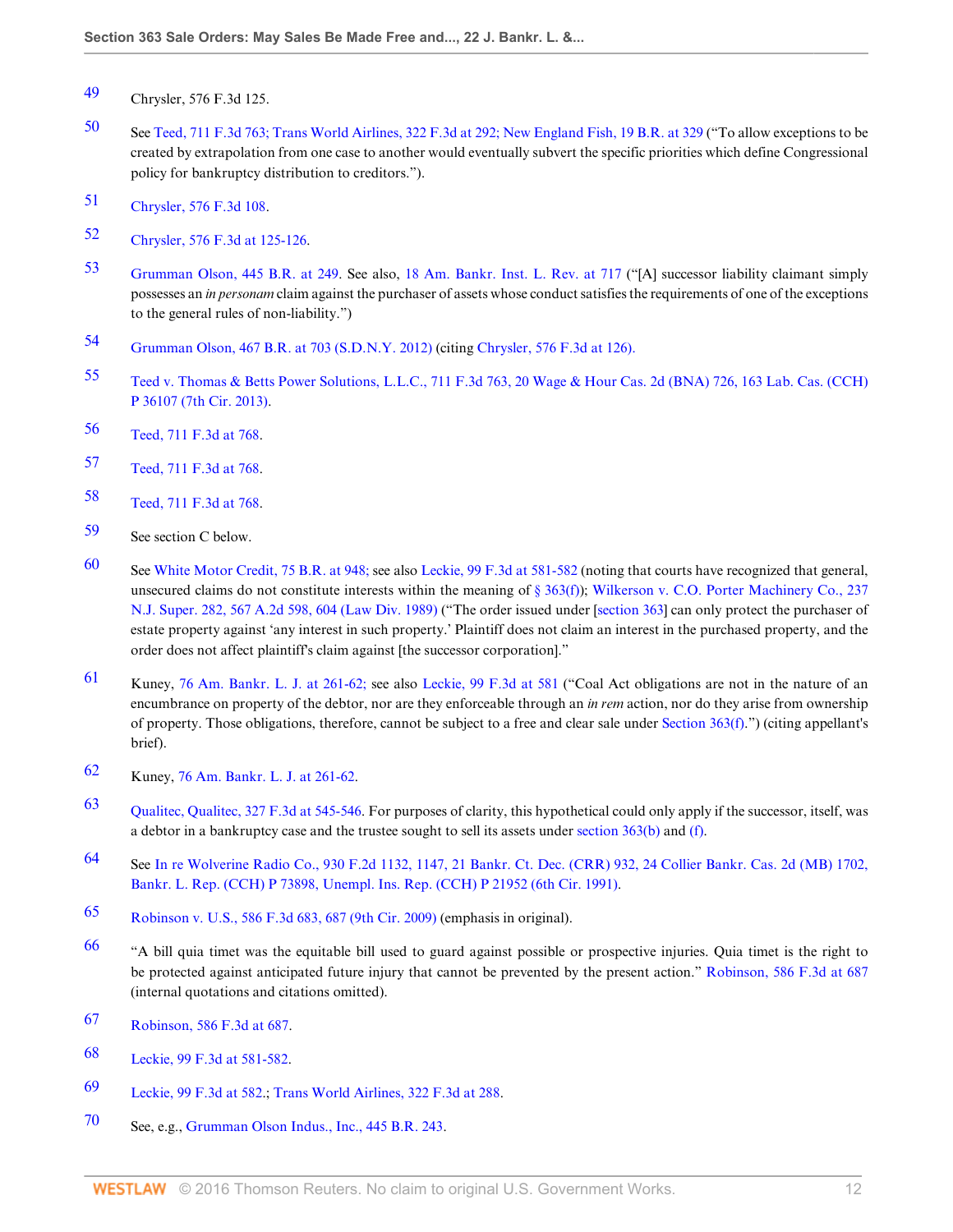# <span id="page-12-0"></span>[71](#page-5-3) See 11 U.S.C.A.  $\S$  524(g)(2)(B)(i)(I).

- <span id="page-12-1"></span>[72](#page-5-4) See Silverstein, [Overlooking Tort Claimants' Best Interests: Non-Debtor Releases in Asbestos Bankruptcies, 78 UMKC L.](http://www.westlaw.com/Link/Document/FullText?findType=Y&serNum=0348436180&pubNum=1265&originatingDoc=Id995dd93f9da11e28578f7ccc38dcbee&refType=LR&fi=co_pp_sp_1265_17&originationContext=document&vr=3.0&rs=cblt1.0&transitionType=DocumentItem&contextData=(sc.Search)#co_pp_sp_1265_17) [Rev. 1, 17 \(Fall 2009\)](http://www.westlaw.com/Link/Document/FullText?findType=Y&serNum=0348436180&pubNum=1265&originatingDoc=Id995dd93f9da11e28578f7ccc38dcbee&refType=LR&fi=co_pp_sp_1265_17&originationContext=document&vr=3.0&rs=cblt1.0&transitionType=DocumentItem&contextData=(sc.Search)#co_pp_sp_1265_17).
- <span id="page-12-2"></span>[73](#page-5-5) See [Silverstein, 78 UMKC L. Rev. at 19.](http://www.westlaw.com/Link/Document/FullText?findType=Y&serNum=0348436180&pubNum=1265&originatingDoc=Id995dd93f9da11e28578f7ccc38dcbee&refType=LR&fi=co_pp_sp_1265_19&originationContext=document&vr=3.0&rs=cblt1.0&transitionType=DocumentItem&contextData=(sc.Search)#co_pp_sp_1265_19)
- <span id="page-12-3"></span>[74](#page-5-6) See [Silverstein, 78 UMKC L. Rev. at 19-20.](http://www.westlaw.com/Link/Document/FullText?findType=Y&serNum=0348436180&pubNum=1265&originatingDoc=Id995dd93f9da11e28578f7ccc38dcbee&refType=LR&fi=co_pp_sp_1265_19&originationContext=document&vr=3.0&rs=cblt1.0&transitionType=DocumentItem&contextData=(sc.Search)#co_pp_sp_1265_19) (The multi-part test includes findings: "(1) that there is an identity of interest between the debtor and the third party, usually an indemnity relationship, such that a suit against the non-debtor is, in essence, a suit against the debtor or will deplete assets of the estate; (2) that the third party must contribute substantial assets to the reorganization; (3) that the release must be essential to reorganization; (4) that substantial majority of the creditors agree to the release, specifically, the impacted class, or classes has overwhelmingly voted to accept the proposed plan treatment; (5) that the plan provides for payment of all, or substantially all, of the claims of the class or classes affected by the non-debtor release; and (6) that all dissenting creditors whose claims are extinguished by the release must be paid in full under the plan.") (internal citations and quotations omitted).
- <span id="page-12-4"></span>[75](#page-5-7) See [Silverstein, 78 UMKC L. Rev. at 18-19](http://www.westlaw.com/Link/Document/FullText?findType=Y&serNum=0348436180&pubNum=1265&originatingDoc=Id995dd93f9da11e28578f7ccc38dcbee&refType=LR&fi=co_pp_sp_1265_18&originationContext=document&vr=3.0&rs=cblt1.0&transitionType=DocumentItem&contextData=(sc.Search)#co_pp_sp_1265_18) ("most 'anti-release' courts have concluded that non-debtor releases violate  $\S$  $524(e)$ , which provides that the 'discharge of a debt of the debtor does not affect the liability of any other entity on, or the property of any other entity for, such debt... or contend that sections 105(a) and 1123(b)(6) simply do not grant sufficient equitable power to permit the release of claims against non-debtors.")
- <span id="page-12-5"></span>[76](#page-5-8) See [In re Lowenschuss, 67 F.3d 1394, 1401-02, 34 Collier Bankr. Cas. 2d \(MB\) 544, Bankr. L. Rep. \(CCH\) P 76673, 33 Fed.](http://www.westlaw.com/Link/Document/FullText?findType=Y&serNum=1995202168&pubNum=506&originatingDoc=Id995dd93f9da11e28578f7ccc38dcbee&refType=RP&fi=co_pp_sp_506_1401&originationContext=document&vr=3.0&rs=cblt1.0&transitionType=DocumentItem&contextData=(sc.Search)#co_pp_sp_506_1401) [R. Serv. 3d 249 \(9th Cir. 1995\);](http://www.westlaw.com/Link/Document/FullText?findType=Y&serNum=1995202168&pubNum=506&originatingDoc=Id995dd93f9da11e28578f7ccc38dcbee&refType=RP&fi=co_pp_sp_506_1401&originationContext=document&vr=3.0&rs=cblt1.0&transitionType=DocumentItem&contextData=(sc.Search)#co_pp_sp_506_1401) [In re Western Real Estate Fund, Inc., 922 F.2d 592, 600-02, 21 Bankr. Ct. Dec. \(CRR\) 320,](http://www.westlaw.com/Link/Document/FullText?findType=Y&serNum=1990182334&pubNum=951&originatingDoc=Id995dd93f9da11e28578f7ccc38dcbee&refType=RP&originationContext=document&vr=3.0&rs=cblt1.0&transitionType=DocumentItem&contextData=(sc.Search)) [24 Collier Bankr. Cas. 2d \(MB\) 1012, Bankr. L. Rep. \(CCH\) P 73754 \(10th Cir. 1990\),](http://www.westlaw.com/Link/Document/FullText?findType=Y&serNum=1990182334&pubNum=951&originatingDoc=Id995dd93f9da11e28578f7ccc38dcbee&refType=RP&originationContext=document&vr=3.0&rs=cblt1.0&transitionType=DocumentItem&contextData=(sc.Search)) opinion modified, [932 F.2d 898 \(10th](http://www.westlaw.com/Link/Document/FullText?findType=Y&serNum=1991089565&pubNum=350&originatingDoc=Id995dd93f9da11e28578f7ccc38dcbee&refType=RP&originationContext=document&vr=3.0&rs=cblt1.0&transitionType=DocumentItem&contextData=(sc.Search)) [Cir. 1991\)](http://www.westlaw.com/Link/Document/FullText?findType=Y&serNum=1991089565&pubNum=350&originatingDoc=Id995dd93f9da11e28578f7ccc38dcbee&refType=RP&originationContext=document&vr=3.0&rs=cblt1.0&transitionType=DocumentItem&contextData=(sc.Search)).
- <span id="page-12-6"></span>[77](#page-5-9) [Lowenschuss, 67 F.3d at 1401](http://www.westlaw.com/Link/Document/FullText?findType=Y&serNum=1995202168&pubNum=506&originatingDoc=Id995dd93f9da11e28578f7ccc38dcbee&refType=RP&fi=co_pp_sp_506_1401&originationContext=document&vr=3.0&rs=cblt1.0&transitionType=DocumentItem&contextData=(sc.Search)#co_pp_sp_506_1401).
- <span id="page-12-7"></span>[78](#page-5-10) [Lowenschuss, 67 F.3d at 1401](http://www.westlaw.com/Link/Document/FullText?findType=Y&serNum=1995202168&pubNum=506&originatingDoc=Id995dd93f9da11e28578f7ccc38dcbee&refType=RP&fi=co_pp_sp_506_1401&originationContext=document&vr=3.0&rs=cblt1.0&transitionType=DocumentItem&contextData=(sc.Search)#co_pp_sp_506_1401).
- <span id="page-12-8"></span>[79](#page-5-11) [In re Metromedia Fiber Network, Inc., 416 F.3d 136, 44 Bankr. Ct. Dec. \(CRR\) 276, 54 Collier Bankr. Cas. 2d \(MB\) 1033,](http://www.westlaw.com/Link/Document/FullText?findType=Y&serNum=2006977761&pubNum=951&originatingDoc=Id995dd93f9da11e28578f7ccc38dcbee&refType=RP&originationContext=document&vr=3.0&rs=cblt1.0&transitionType=DocumentItem&contextData=(sc.Search)) [Bankr. L. Rep. \(CCH\) P 80397 \(2d Cir. 2005\).](http://www.westlaw.com/Link/Document/FullText?findType=Y&serNum=2006977761&pubNum=951&originatingDoc=Id995dd93f9da11e28578f7ccc38dcbee&refType=RP&originationContext=document&vr=3.0&rs=cblt1.0&transitionType=DocumentItem&contextData=(sc.Search))
- <span id="page-12-9"></span>[80](#page-5-12) [Metromedia Fiber, 416 F.3d at 141](http://www.westlaw.com/Link/Document/FullText?findType=Y&serNum=2006977761&pubNum=506&originatingDoc=Id995dd93f9da11e28578f7ccc38dcbee&refType=RP&fi=co_pp_sp_506_141&originationContext=document&vr=3.0&rs=cblt1.0&transitionType=DocumentItem&contextData=(sc.Search)#co_pp_sp_506_141).
- <span id="page-12-10"></span>[81](#page-5-13) [Metromedia Fiber, 416 F.3d at 141](http://www.westlaw.com/Link/Document/FullText?findType=Y&serNum=2006977761&pubNum=506&originatingDoc=Id995dd93f9da11e28578f7ccc38dcbee&refType=RP&fi=co_pp_sp_506_141&originationContext=document&vr=3.0&rs=cblt1.0&transitionType=DocumentItem&contextData=(sc.Search)#co_pp_sp_506_141).
- <span id="page-12-11"></span>[82](#page-5-14) [Metromedia Fiber, 416 F.3d at 141-42](http://www.westlaw.com/Link/Document/FullText?findType=Y&serNum=2006977761&pubNum=506&originatingDoc=Id995dd93f9da11e28578f7ccc38dcbee&refType=RP&fi=co_pp_sp_506_141&originationContext=document&vr=3.0&rs=cblt1.0&transitionType=DocumentItem&contextData=(sc.Search)#co_pp_sp_506_141).
- <span id="page-12-12"></span>[83](#page-5-15) [Metromedia Fiber, 416 F.3d at 142-43](http://www.westlaw.com/Link/Document/FullText?findType=Y&serNum=2006977761&pubNum=506&originatingDoc=Id995dd93f9da11e28578f7ccc38dcbee&refType=RP&fi=co_pp_sp_506_142&originationContext=document&vr=3.0&rs=cblt1.0&transitionType=DocumentItem&contextData=(sc.Search)#co_pp_sp_506_142) (internal citations and quotation marks omitted).
- <span id="page-12-13"></span>[84](#page-5-16) [In re Dow Corning Corp., 280 F.3d 648, 39 Bankr. Ct. Dec. \(CRR\) 9, 47 Collier Bankr. Cas. 2d \(MB\) 1158, Bankr. L. Rep.](http://www.westlaw.com/Link/Document/FullText?findType=Y&serNum=2002096126&pubNum=951&originatingDoc=Id995dd93f9da11e28578f7ccc38dcbee&refType=RP&originationContext=document&vr=3.0&rs=cblt1.0&transitionType=DocumentItem&contextData=(sc.Search)) [\(CCH\) P 78582, 2002 FED App. 0043P \(6th Cir. 2002\)](http://www.westlaw.com/Link/Document/FullText?findType=Y&serNum=2002096126&pubNum=951&originatingDoc=Id995dd93f9da11e28578f7ccc38dcbee&refType=RP&originationContext=document&vr=3.0&rs=cblt1.0&transitionType=DocumentItem&contextData=(sc.Search)).
- <span id="page-12-14"></span>[85](#page-6-0) [Dow Corning Corp., 280 F.3d at 661;](http://www.westlaw.com/Link/Document/FullText?findType=Y&serNum=2002096126&pubNum=506&originatingDoc=Id995dd93f9da11e28578f7ccc38dcbee&refType=RP&fi=co_pp_sp_506_661&originationContext=document&vr=3.0&rs=cblt1.0&transitionType=DocumentItem&contextData=(sc.Search)#co_pp_sp_506_661) see also [Matter of Specialty Equipment Companies, Inc., 3 F.3d 1043, 1044-49, 29](http://www.westlaw.com/Link/Document/FullText?findType=Y&serNum=1993166288&pubNum=506&originatingDoc=Id995dd93f9da11e28578f7ccc38dcbee&refType=RP&fi=co_pp_sp_506_1044&originationContext=document&vr=3.0&rs=cblt1.0&transitionType=DocumentItem&contextData=(sc.Search)#co_pp_sp_506_1044) [Collier Bankr. Cas. 2d \(MB\) 1215, Bankr. L. Rep. \(CCH\) P 75398 \(7th Cir. 1993\)](http://www.westlaw.com/Link/Document/FullText?findType=Y&serNum=1993166288&pubNum=506&originatingDoc=Id995dd93f9da11e28578f7ccc38dcbee&refType=RP&fi=co_pp_sp_506_1044&originationContext=document&vr=3.0&rs=cblt1.0&transitionType=DocumentItem&contextData=(sc.Search)#co_pp_sp_506_1044) (holding that [section 524\(e\)](http://www.westlaw.com/Link/Document/FullText?findType=L&pubNum=1000546&cite=11USCAS524&originatingDoc=Id995dd93f9da11e28578f7ccc38dcbee&refType=RB&originationContext=document&vr=3.0&rs=cblt1.0&transitionType=DocumentItem&contextData=(sc.Search)#co_pp_7fdd00001ca15) permits third parties only where release is consensual and noncoercive and would constrain only those creditors who expressly voted in favor of the plan); [In re A.H. Robins Co., Inc., 880 F.2d 694, 701-02, 19 Bankr. Ct. Dec. \(CRR\) 997, Bankr. L. Rep. \(CCH\)](http://www.westlaw.com/Link/Document/FullText?findType=Y&serNum=1989094803&pubNum=951&originatingDoc=Id995dd93f9da11e28578f7ccc38dcbee&refType=RP&originationContext=document&vr=3.0&rs=cblt1.0&transitionType=DocumentItem&contextData=(sc.Search)) [P 72955 \(4th Cir. 1989\)](http://www.westlaw.com/Link/Document/FullText?findType=Y&serNum=1989094803&pubNum=951&originatingDoc=Id995dd93f9da11e28578f7ccc38dcbee&refType=RP&originationContext=document&vr=3.0&rs=cblt1.0&transitionType=DocumentItem&contextData=(sc.Search)) (permitting a third-party release in certain limited circumstances).
- <span id="page-12-15"></span>[86](#page-6-1) [Grumman Olson, 467 B.R. at 701.](http://www.westlaw.com/Link/Document/FullText?findType=Y&serNum=2027400184&pubNum=164&originatingDoc=Id995dd93f9da11e28578f7ccc38dcbee&refType=RP&fi=co_pp_sp_164_701&originationContext=document&vr=3.0&rs=cblt1.0&transitionType=DocumentItem&contextData=(sc.Search)#co_pp_sp_164_701)
- <span id="page-12-16"></span>[87](#page-6-2) [New York State Conf. of Blue Cross & Blue Shield Plans v. Travelers Ins. Co., 514 U.S. 645, 654 \(1995\).](http://www.westlaw.com/Link/Document/FullText?findType=Y&serNum=1995096310&pubNum=780&originatingDoc=Id995dd93f9da11e28578f7ccc38dcbee&refType=RP&fi=co_pp_sp_780_654&originationContext=document&vr=3.0&rs=cblt1.0&transitionType=DocumentItem&contextData=(sc.Search)#co_pp_sp_780_654)
- <span id="page-12-17"></span>[88](#page-6-3) See, e.g., [BFP v. Resolution Trust Corp., 511 U.S. 531, 544-45, 114 S. Ct. 1757, 128 L. Ed. 2d 556, 25 Bankr. Ct. Dec. \(CRR\)](http://www.westlaw.com/Link/Document/FullText?findType=Y&serNum=1994113336&pubNum=951&originatingDoc=Id995dd93f9da11e28578f7ccc38dcbee&refType=RP&originationContext=document&vr=3.0&rs=cblt1.0&transitionType=DocumentItem&contextData=(sc.Search)) [1051, 30 Collier Bankr. Cas. 2d \(MB\) 345, Bankr. L. Rep. \(CCH\) P 75885 \(1994\).](http://www.westlaw.com/Link/Document/FullText?findType=Y&serNum=1994113336&pubNum=951&originatingDoc=Id995dd93f9da11e28578f7ccc38dcbee&refType=RP&originationContext=document&vr=3.0&rs=cblt1.0&transitionType=DocumentItem&contextData=(sc.Search))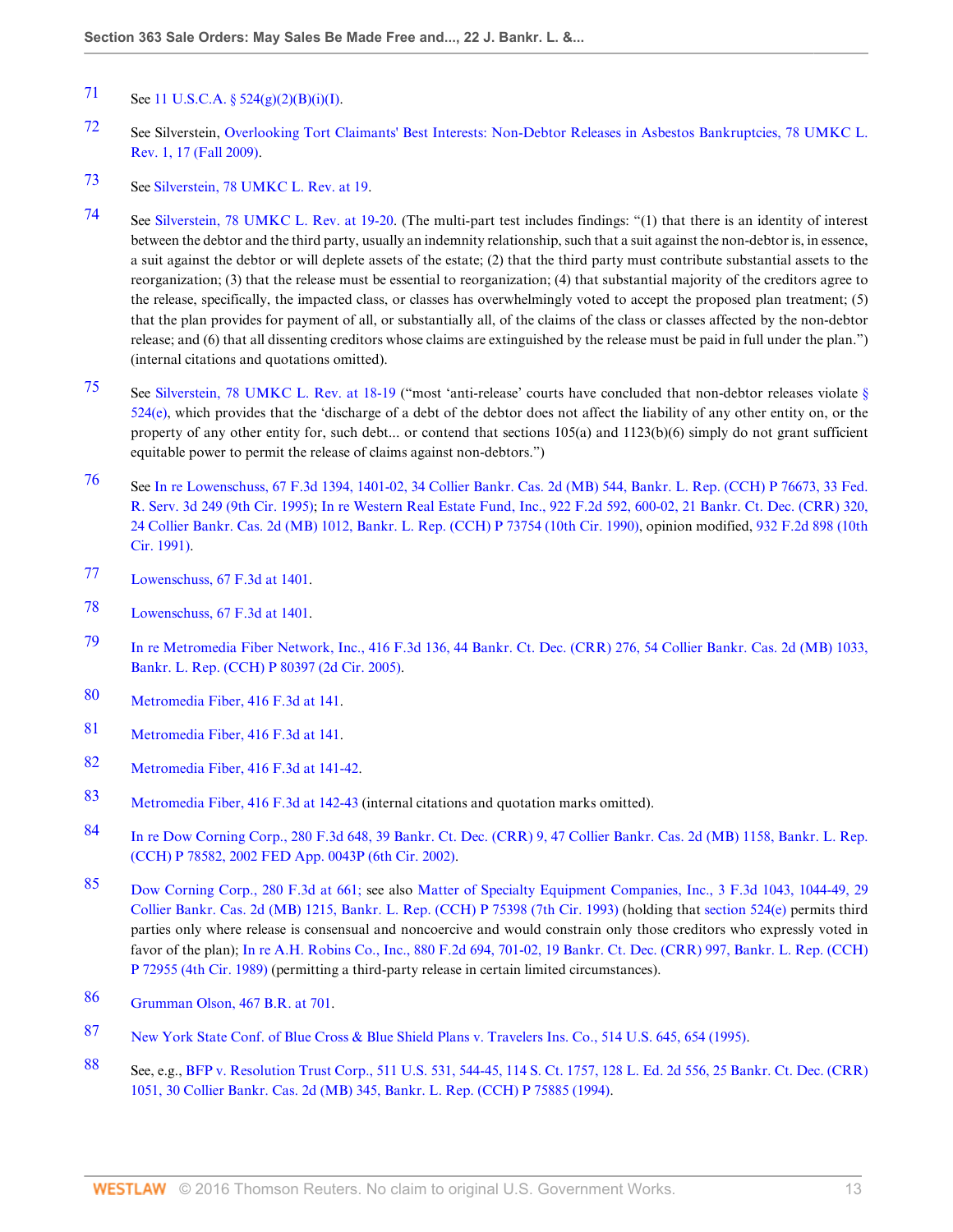- <span id="page-13-1"></span>[89](#page-6-4) [Integrated Solutions, Inc. v. Service Support Specialties, Inc., 124 F.3d 487, 493, 31 Bankr. Ct. Dec. \(CRR\) 422, 38 Collier](http://www.westlaw.com/Link/Document/FullText?findType=Y&serNum=1997177858&pubNum=951&originatingDoc=Id995dd93f9da11e28578f7ccc38dcbee&refType=RP&originationContext=document&vr=3.0&rs=cblt1.0&transitionType=DocumentItem&contextData=(sc.Search)) [Bankr. Cas. 2d \(MB\) 805 \(3d Cir. 1997\)](http://www.westlaw.com/Link/Document/FullText?findType=Y&serNum=1997177858&pubNum=951&originatingDoc=Id995dd93f9da11e28578f7ccc38dcbee&refType=RP&originationContext=document&vr=3.0&rs=cblt1.0&transitionType=DocumentItem&contextData=(sc.Search)).
- <span id="page-13-2"></span>[90](#page-6-5) [BFP, 511 U.S. at 544-45.](http://www.westlaw.com/Link/Document/FullText?findType=Y&serNum=1994113336&pubNum=780&originatingDoc=Id995dd93f9da11e28578f7ccc38dcbee&refType=RP&fi=co_pp_sp_780_544&originationContext=document&vr=3.0&rs=cblt1.0&transitionType=DocumentItem&contextData=(sc.Search)#co_pp_sp_780_544)
- <span id="page-13-3"></span>[91](#page-6-6) [Midlantic Nat. Bank v. New Jersey Dept. of Environmental Protection, 474 U.S. 494, 501, 106 S. Ct. 755, 88 L. Ed. 2d 859,](http://www.westlaw.com/Link/Document/FullText?findType=Y&serNum=1986104706&pubNum=951&originatingDoc=Id995dd93f9da11e28578f7ccc38dcbee&refType=RP&originationContext=document&vr=3.0&rs=cblt1.0&transitionType=DocumentItem&contextData=(sc.Search)) [13 Bankr. Ct. Dec. \(CRR\) 1262, 13 Bankr. Ct. Dec. \(CRR\) 1269, 13 Collier Bankr. Cas. 2d \(MB\) 1355, 23 Env't. Rep. Cas.](http://www.westlaw.com/Link/Document/FullText?findType=Y&serNum=1986104706&pubNum=951&originatingDoc=Id995dd93f9da11e28578f7ccc38dcbee&refType=RP&originationContext=document&vr=3.0&rs=cblt1.0&transitionType=DocumentItem&contextData=(sc.Search)) [\(BNA\) 1913, Bankr. L. Rep. \(CCH\) P 70923, 16 Envtl. L. Rep. 20278 \(1986\)](http://www.westlaw.com/Link/Document/FullText?findType=Y&serNum=1986104706&pubNum=951&originatingDoc=Id995dd93f9da11e28578f7ccc38dcbee&refType=RP&originationContext=document&vr=3.0&rs=cblt1.0&transitionType=DocumentItem&contextData=(sc.Search)) (citation omitted).
- <span id="page-13-4"></span>[92](#page-6-7) [Grumman Olson, 467 B.R. at 703.](http://www.westlaw.com/Link/Document/FullText?findType=Y&serNum=2027400184&pubNum=164&originatingDoc=Id995dd93f9da11e28578f7ccc38dcbee&refType=RP&fi=co_pp_sp_164_703&originationContext=document&vr=3.0&rs=cblt1.0&transitionType=DocumentItem&contextData=(sc.Search)#co_pp_sp_164_703)
- <span id="page-13-5"></span>[93](#page-6-8) Kuney, [76 Am. Bankr. L. J. at 261.](http://www.westlaw.com/Link/Document/FullText?findType=Y&serNum=0290482212&pubNum=1432&originatingDoc=Id995dd93f9da11e28578f7ccc38dcbee&refType=LR&fi=co_pp_sp_1432_261&originationContext=document&vr=3.0&rs=cblt1.0&transitionType=DocumentItem&contextData=(sc.Search)#co_pp_sp_1432_261)
- <span id="page-13-6"></span>[94](#page-7-0) Kuney, [76 Am. Bankr. L. J. at 261.](http://www.westlaw.com/Link/Document/FullText?findType=Y&serNum=0290482212&pubNum=1432&originatingDoc=Id995dd93f9da11e28578f7ccc38dcbee&refType=LR&fi=co_pp_sp_1432_261&originationContext=document&vr=3.0&rs=cblt1.0&transitionType=DocumentItem&contextData=(sc.Search)#co_pp_sp_1432_261)
- <span id="page-13-7"></span>[95](#page-7-1) [Teed, 711 F.3d at 768.](http://www.westlaw.com/Link/Document/FullText?findType=Y&serNum=2030214775&pubNum=506&originatingDoc=Id995dd93f9da11e28578f7ccc38dcbee&refType=RP&fi=co_pp_sp_506_768&originationContext=document&vr=3.0&rs=cblt1.0&transitionType=DocumentItem&contextData=(sc.Search)#co_pp_sp_506_768)
- <span id="page-13-8"></span>[96](#page-7-2) [Teed, 711 F.3d at 768-69.](http://www.westlaw.com/Link/Document/FullText?findType=Y&serNum=2030214775&pubNum=506&originatingDoc=Id995dd93f9da11e28578f7ccc38dcbee&refType=RP&fi=co_pp_sp_506_768&originationContext=document&vr=3.0&rs=cblt1.0&transitionType=DocumentItem&contextData=(sc.Search)#co_pp_sp_506_768)
- <span id="page-13-9"></span>[97](#page-7-3) U.C.C. § 9-671.
- <span id="page-13-10"></span>[98](#page-7-4) [Glynwed, Inc. v. Plastimatic, Inc., 869 F. Supp. 265, 25 U.C.C. Rep. Serv. 2d 341 \(D.N.J. 1994\).](http://www.westlaw.com/Link/Document/FullText?findType=Y&serNum=1994242597&pubNum=345&originatingDoc=Id995dd93f9da11e28578f7ccc38dcbee&refType=RP&originationContext=document&vr=3.0&rs=cblt1.0&transitionType=DocumentItem&contextData=(sc.Search))
- <span id="page-13-11"></span>[99](#page-7-5) [Glynwed, 869 F. Supp. at 274.](http://www.westlaw.com/Link/Document/FullText?findType=Y&serNum=1994242597&pubNum=345&originatingDoc=Id995dd93f9da11e28578f7ccc38dcbee&refType=RP&fi=co_pp_sp_345_274&originationContext=document&vr=3.0&rs=cblt1.0&transitionType=DocumentItem&contextData=(sc.Search)#co_pp_sp_345_274)
- <span id="page-13-12"></span>[100](#page-7-6) [Ed Peters Jewelry Co., Inc. v. C & J Jewelry Co., Inc., 124 F.3d 252, 47 Fed. R. Evid. Serv. 997, 33 U.C.C. Rep. Serv. 2d](http://www.westlaw.com/Link/Document/FullText?findType=Y&serNum=1997178784&pubNum=506&originatingDoc=Id995dd93f9da11e28578f7ccc38dcbee&refType=RP&originationContext=document&vr=3.0&rs=cblt1.0&transitionType=DocumentItem&contextData=(sc.Search)) [664 \(1st Cir. 1997\)](http://www.westlaw.com/Link/Document/FullText?findType=Y&serNum=1997178784&pubNum=506&originatingDoc=Id995dd93f9da11e28578f7ccc38dcbee&refType=RP&originationContext=document&vr=3.0&rs=cblt1.0&transitionType=DocumentItem&contextData=(sc.Search)).
- <span id="page-13-13"></span>[101](#page-7-7) [Ed Peters, 124 F.3d at 266](http://www.westlaw.com/Link/Document/FullText?findType=Y&serNum=1997178784&pubNum=506&originatingDoc=Id995dd93f9da11e28578f7ccc38dcbee&refType=RP&fi=co_pp_sp_506_266&originationContext=document&vr=3.0&rs=cblt1.0&transitionType=DocumentItem&contextData=(sc.Search)#co_pp_sp_506_266).
- <span id="page-13-14"></span>[102](#page-7-8) [Ed Peters, 124 F.3d at 266](http://www.westlaw.com/Link/Document/FullText?findType=Y&serNum=1997178784&pubNum=506&originatingDoc=Id995dd93f9da11e28578f7ccc38dcbee&refType=RP&fi=co_pp_sp_506_266&originationContext=document&vr=3.0&rs=cblt1.0&transitionType=DocumentItem&contextData=(sc.Search)#co_pp_sp_506_266).
- <span id="page-13-15"></span>[103](#page-7-9) [Ed Peters, 124 F.3d at 267](http://www.westlaw.com/Link/Document/FullText?findType=Y&serNum=1997178784&pubNum=506&originatingDoc=Id995dd93f9da11e28578f7ccc38dcbee&refType=RP&fi=co_pp_sp_506_267&originationContext=document&vr=3.0&rs=cblt1.0&transitionType=DocumentItem&contextData=(sc.Search)#co_pp_sp_506_267) (citing [Glynwed, 869 F.Supp. at 273-75\);](http://www.westlaw.com/Link/Document/FullText?findType=Y&serNum=1994242597&pubNum=345&originatingDoc=Id995dd93f9da11e28578f7ccc38dcbee&refType=RP&fi=co_pp_sp_345_273&originationContext=document&vr=3.0&rs=cblt1.0&transitionType=DocumentItem&contextData=(sc.Search)#co_pp_sp_345_273) [Asher v. KCS Intern., Inc., 659 So. 2d 598, 600, Prod.](http://www.westlaw.com/Link/Document/FullText?findType=Y&serNum=1995083100&pubNum=735&originatingDoc=Id995dd93f9da11e28578f7ccc38dcbee&refType=RP&fi=co_pp_sp_735_600&originationContext=document&vr=3.0&rs=cblt1.0&transitionType=DocumentItem&contextData=(sc.Search)#co_pp_sp_735_600) [Liab. Rep. \(CCH\) P 14200 \(Ala. 1995\);](http://www.westlaw.com/Link/Document/FullText?findType=Y&serNum=1995083100&pubNum=735&originatingDoc=Id995dd93f9da11e28578f7ccc38dcbee&refType=RP&fi=co_pp_sp_735_600&originationContext=document&vr=3.0&rs=cblt1.0&transitionType=DocumentItem&contextData=(sc.Search)#co_pp_sp_735_600) [G.P. Publications, Inc. v. Quebecor Printing-St. Paul, Inc., 125 N.C. App. 424, 481](http://www.westlaw.com/Link/Document/FullText?findType=Y&serNum=1997062186&pubNum=711&originatingDoc=Id995dd93f9da11e28578f7ccc38dcbee&refType=RP&fi=co_pp_sp_711_679&originationContext=document&vr=3.0&rs=cblt1.0&transitionType=DocumentItem&contextData=(sc.Search)#co_pp_sp_711_679) [S.E.2d 674, 679-80, 31 U.C.C. Rep. Serv. 2d 1223 \(1997\);](http://www.westlaw.com/Link/Document/FullText?findType=Y&serNum=1997062186&pubNum=711&originatingDoc=Id995dd93f9da11e28578f7ccc38dcbee&refType=RP&fi=co_pp_sp_711_679&originationContext=document&vr=3.0&rs=cblt1.0&transitionType=DocumentItem&contextData=(sc.Search)#co_pp_sp_711_679) [Upholsterers' Intern. Union Pension Fund v. Artistic Furniture](http://www.westlaw.com/Link/Document/FullText?findType=Y&serNum=1990178553&pubNum=106&originatingDoc=Id995dd93f9da11e28578f7ccc38dcbee&refType=RP&originationContext=document&vr=3.0&rs=cblt1.0&transitionType=DocumentItem&contextData=(sc.Search)) [of Pontiac, 920 F.2d 1323, 1325, 1327, 13 Employee Benefits Cas. \(BNA\) 1138, 117 Lab. Cas. \(CCH\) P 10452, 115 A.L.R.](http://www.westlaw.com/Link/Document/FullText?findType=Y&serNum=1990178553&pubNum=106&originatingDoc=Id995dd93f9da11e28578f7ccc38dcbee&refType=RP&originationContext=document&vr=3.0&rs=cblt1.0&transitionType=DocumentItem&contextData=(sc.Search)) [Fed. 893 \(7th Cir. 1990\)](http://www.westlaw.com/Link/Document/FullText?findType=Y&serNum=1990178553&pubNum=106&originatingDoc=Id995dd93f9da11e28578f7ccc38dcbee&refType=RP&originationContext=document&vr=3.0&rs=cblt1.0&transitionType=DocumentItem&contextData=(sc.Search)).
- <span id="page-13-16"></span>[104](#page-7-10) [E.E.O.C. v. SWP, Inc., 153 F. Supp. 2d 911, 924, 86 Fair Empl. Prac. Cas. \(BNA\) 717 \(N.D. Ind. 2001\)](http://www.westlaw.com/Link/Document/FullText?findType=Y&serNum=2001652813&pubNum=4637&originatingDoc=Id995dd93f9da11e28578f7ccc38dcbee&refType=RP&fi=co_pp_sp_4637_924&originationContext=document&vr=3.0&rs=cblt1.0&transitionType=DocumentItem&contextData=(sc.Search)#co_pp_sp_4637_924).
- <span id="page-13-17"></span>[105](#page-8-7) E.E.O.C., 153 F. Supp. at 924.
- <span id="page-13-18"></span>[106](#page-8-8) [Glentel, Inc. v. Wireless Ventures, LLC, 362 F. Supp. 2d 992, 999, 56 U.C.C. Rep. Serv. 2d 685 \(N.D. Ind. 2005\)](http://www.westlaw.com/Link/Document/FullText?findType=Y&serNum=2006353516&pubNum=4637&originatingDoc=Id995dd93f9da11e28578f7ccc38dcbee&refType=RP&fi=co_pp_sp_4637_999&originationContext=document&vr=3.0&rs=cblt1.0&transitionType=DocumentItem&contextData=(sc.Search)#co_pp_sp_4637_999).
- <span id="page-13-19"></span>[107](#page-8-9) [Ed Peters, 124 F.3d at 267](http://www.westlaw.com/Link/Document/FullText?findType=Y&serNum=1997178784&pubNum=506&originatingDoc=Id995dd93f9da11e28578f7ccc38dcbee&refType=RP&fi=co_pp_sp_506_267&originationContext=document&vr=3.0&rs=cblt1.0&transitionType=DocumentItem&contextData=(sc.Search)#co_pp_sp_506_267) (internal quotations and citations omitted).
- <span id="page-13-20"></span>[108](#page-8-10) [Ed Peters, 124 F.3d at 267](http://www.westlaw.com/Link/Document/FullText?findType=Y&serNum=1997178784&pubNum=506&originatingDoc=Id995dd93f9da11e28578f7ccc38dcbee&refType=RP&fi=co_pp_sp_506_267&originationContext=document&vr=3.0&rs=cblt1.0&transitionType=DocumentItem&contextData=(sc.Search)#co_pp_sp_506_267) (internal quotations and citations omitted).
- <span id="page-13-21"></span>[109](#page-8-11) [Ed Peters, 124 F.3d at 267](http://www.westlaw.com/Link/Document/FullText?findType=Y&serNum=1997178784&pubNum=506&originatingDoc=Id995dd93f9da11e28578f7ccc38dcbee&refType=RP&fi=co_pp_sp_506_267&originationContext=document&vr=3.0&rs=cblt1.0&transitionType=DocumentItem&contextData=(sc.Search)#co_pp_sp_506_267).
- <span id="page-13-0"></span>a<sup>1</sup> Patrick M. Birney is a Partner with Robinson & Cole LLP, where he concentrates his practice in the areas of bankruptcy and commercial litigation. Mr. Birney received his B.A from the University of Dayton, his M.B.A. from Loyola University of Chicago, his J.D. from the University of New Hampshire School of Law and his LL.M. in Bankruptcy from St. John's University School of Law. Mr. Birney is a member of the Editorial Advisory Board of the Norton Journal of Bankruptcy Law and Practice and welcomes questions and comments about the article at pbirney@rc.com. The author would like to thank Mike Enright, Travis Searles, and Professor Richard Lieb for their valuable assistance in finalizing this article.

Copyright 2013 Thomson Reuters